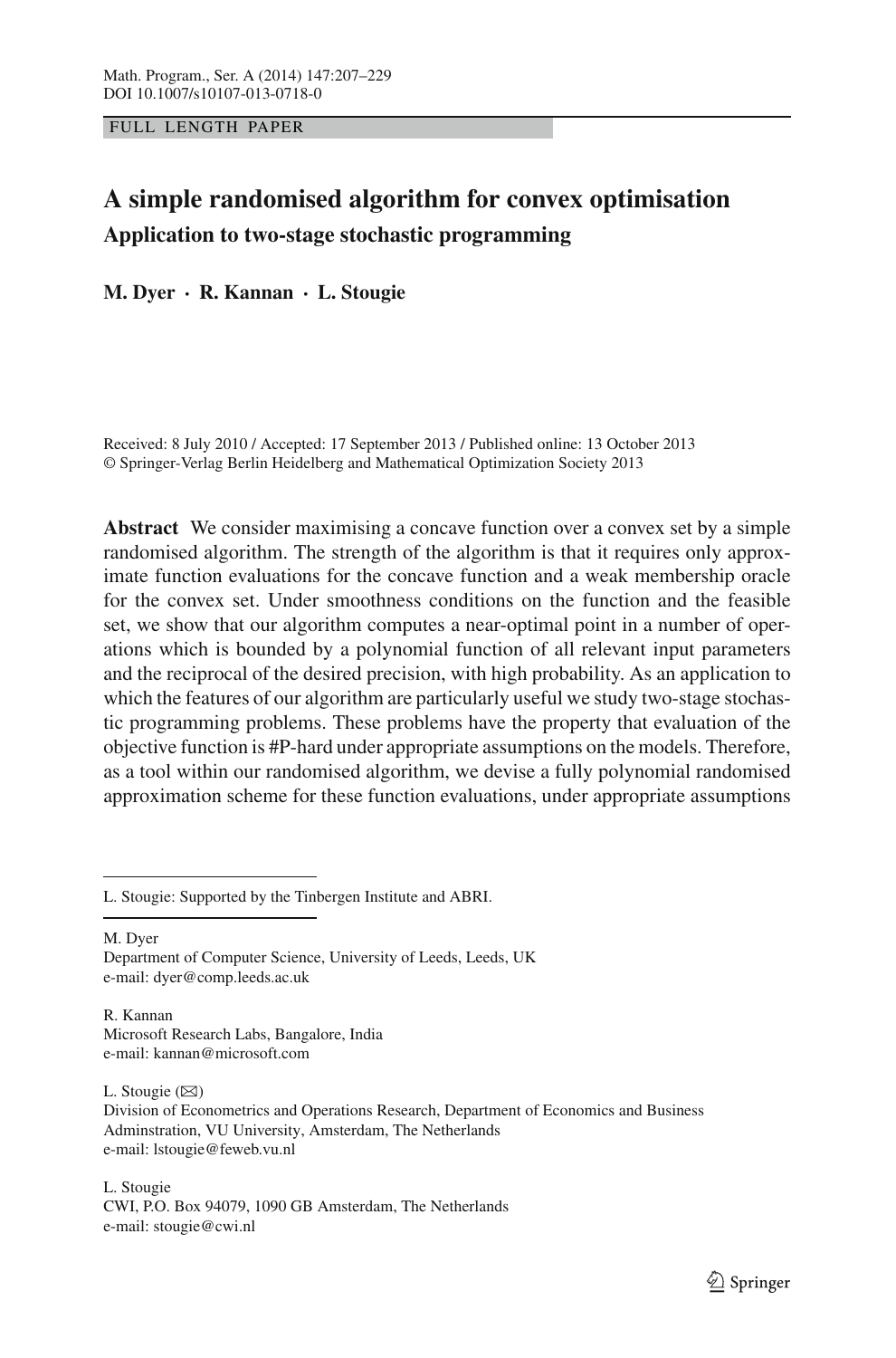on the models. Moreover, we deal with smoothing the feasible set, which in two-stage stochastic programming is a polyhedron.

**Keywords** Convex optimisation · Stochastic programming · Randomised algorithms · Polynomial time randomised approximation scheme

**Mathematics Subject Classification** 90C25 · 90C15 · 68W20 · 68Q25

## **1 Introduction**

In this paper we develop a randomised approximation algorithm for certain convex optimisation problems, defined as

$$
\max G(x)
$$
  
subject to  $x \in S$ ,

where  $G : \mathbb{R}^n \to \mathbb{R}$  is a concave function and  $S \subset \mathbb{R}^n$  is a convex set. The *weak optimisation* version of this problem, finding a point  $x \in S$  with function value within  $\epsilon$  of the optimal (cf. [\[13](#page-21-0)]), can be solved in a polynomial number of basic computer operations [\[13](#page-21-0)[,24](#page-22-0)]. Generally, known polynomial time algorithms use a separation oracle for *S* (and level sets of  $G(.)$ ). While this can be simulated by a membership oracle for *S* (and function evaluations for  $G(.)$ ), in polynomial time, the simulation is very expensive. We wish to avoid altogether the use of separation oracles.

As an alternative, we present a simple randomised algorithm based on local moves. At each iteration, we choose a random point in a small ball centered at the current feasible point. We move to it if it is feasible and the objective function is strictly better. Otherwise, we stay at the current point and repeat the random selection.

The algorithm requires only a membership oracle for *S* and an approximate evaluation oracle for  $G(\cdot)$  (which returns an approximate function value in the queried point). We show that with high probability our algorithm outputs a solution that is within  $\epsilon$  of the optimal solution value. Under reasonable smoothness conditions on the feasible region and the function to be optimised, the number of oracle calls required is bounded by a polynomial function of the size of various input parameters. In Sect. [2](#page-2-0) we present and analyse our randomised convex optimisation algorithm.

An important application of our result is to stochastic programming. We consider randomised approximations to optimal solutions of *two-stage stochastic programming problems*. Problems of this type have been studied since they were proposed in the 1950s [\[2](#page-21-1)[,5](#page-21-2)[,32](#page-22-1)]. They model optimisation under *uncertainty*. In Sect. [3](#page-8-0) we give a brief introduction to these problems.

In sharp contrast to ordinary linear programs, two-stage stochastic programs are hard to solve in a well defined sense. In fact, even a single evaluation of the objective function is #-P hard already for a subclass of rather simple two-stage stochastic linear programs [\[10\]](#page-21-3). Thus, simply assuming the existence of (even) an approximate function evaluation oracle for these evaluations conceals the intrinsic complexity of the problem: it is at least as hard as exact counting. Assuming higher order function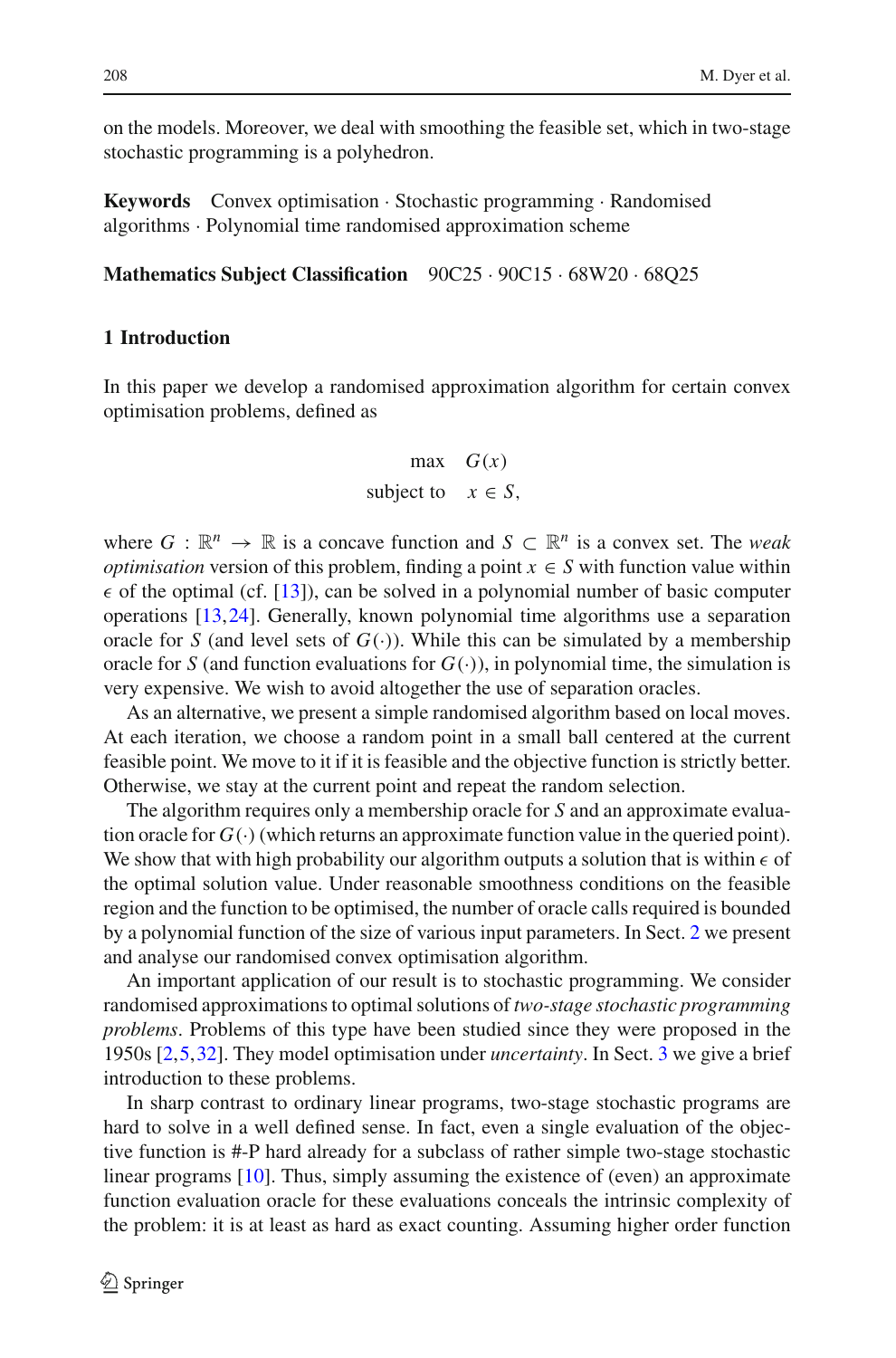information is also undesirable, since derivatives are numerically unstable with respect to relative approximation. Therefore, an application of the usual solution methods for convex optimisation is problematic.

On the other hand, although *exact* counting is usually hard, there are situations where *randomised approximate* counting is possible. See, for example [\[15\]](#page-22-2). Therefore, we might guess that a similar type of approximation would be possible here. We show in Sect. [4](#page-9-0) that this intuition is justified. In particular, we design a subroutine for approximate evaluations of the objective function of two-stage stochastic programming problems. This subroutine is again a randomised algorithm, which, with high probability, produces a function value that is within any prescribed precision. Under appropriate assumptions on the randomness in the two-stage stochastic programming problem and under a given uniform bound on the directional derivatives of the second stage random value function, the number of steps required is bounded by a polynomial function of the size of input parameters of the function to be evaluated and of the logarithm of the reciprocal of the desired precision, making our subroutine a *fully polynomial randomised approximation scheme* in the absolute sense. The uniform bound assumption is a strong assumption but seems hard to avoid. Other studies with the same aim [\[26](#page-22-3),[31\]](#page-22-4) required bounds of some kind, as we will discuss in Sect. [6.](#page-19-0) We achieve our result by drawing on known techniques, but to our best knowledge it is a new result.

In Sect. [5](#page-14-0) we combine the subroutine of Sect. [4](#page-9-0) with the randomised convex optimisation algorithm developed in Sect. [2](#page-2-0) to yield an algorithm for solving two-stage stochastic programming problems. It turns out that the conditions we place on the input of the stochastic programming problem, in order to get approximate function values, imply the smoothness requirement on the objective function which we need for our convex optimisation algorithm to converge in a polynomial number of steps.

We conclude in Sect. [6](#page-19-0) with a comparison of our paper with similar approaches that have appeared in the literature, notably the papers [\[31](#page-22-4)] and [\[26](#page-22-3)], giving the advantages and disadvantages of our approach. We postpone this comparison to the end for a better appreciation by the reader. Next to a historical note, we also review relevant literature which has appeared subsequent to the completion of the work described in this paper.

#### <span id="page-2-0"></span>**2 Random local improvement**

In this section we consider the general problem of maximizing a twice differentiable concave real-valued function *G* :  $\mathbb{R}^n \to \mathbb{R}$ , over a compact convex set *S*  $\subset \mathbb{R}^n$ . We will assume little about the function *G* and the set *S*. We assume *S* is given only by a *membership oracle*, which can decide, for a given  $x \in \mathbb{R}^n$ , whether or not  $x \in S$ . We assume *G* is given by an *approximation oracle*, which, for  $x \in \mathbb{R}^n$  and a given error parameter  $\epsilon_0 > 0$ , returns a number  $G(x)$  in the interval  $[G(x) - \epsilon_0, G(x) + \epsilon_0]$ . In the sequel we denote by  $x^*$  an optimal solution of the maximisation problem.

We propose a very simple solution strategy. Starting from a given initial feasible point  $x_0 \in S$ , we successively generate points in *S* as follows. At  $x \in S$ , we generate a point *z* uniformly at random in a ball of a certain radius *r* and centre *x*. If this point is feasible (i.e. in *S*) and has a significantly better objective function value than *x*,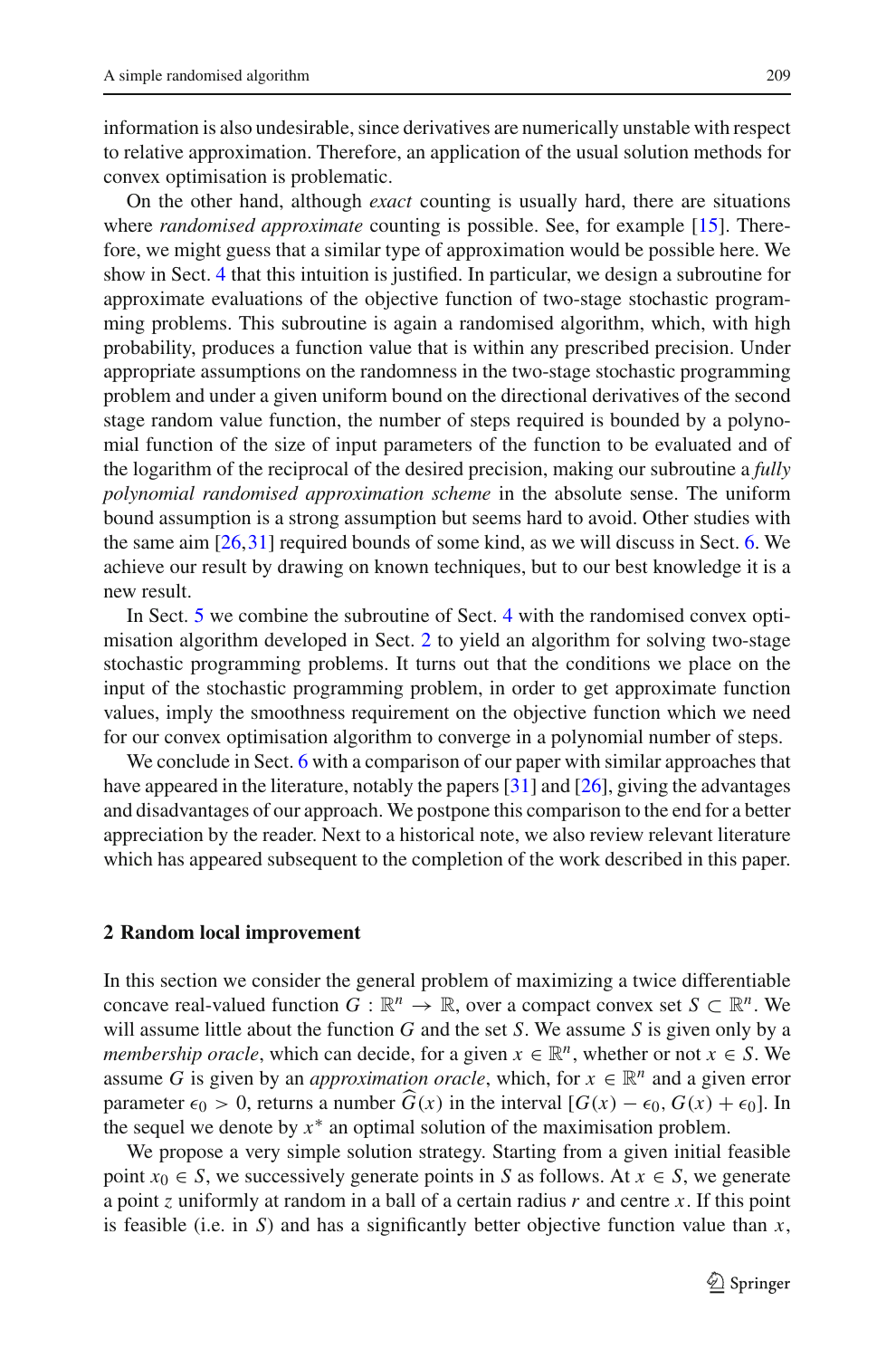we move to it and iterate. Otherwise, we repeat the random generation. We stop the algorithm if a certain number of successive trials have not given a significantly better point. Thus we look simply for a local random move which improves the objective function. We call this the "Ball Walk algorithm".

This strategy does not lead to an efficient method for general concave functions and convex sets. For example, if  $S = \mathbb{R}^n_+$ , and our current point is the origin, we have an exponentially small probability of hitting *S*. This example illustrates one problem poor local conductance in the terminology of [\[22](#page-22-5)]. However, we will show that, under mild smoothness conditions, the method converges rapidly.

In the sequel we denote the volume of a set *S* by vol(*S*), and  $B(x, r)$  denotes a ball with radius *r* and centre *x*. A *cap* of  $B(x, r)$  is the subset cut off by a halfspace which excludes *x*. We denote the *unit n*-ball by  $B_n$ . We use ∂S to denote the boundary of a set *S*. We denote the first and second directional derivatives of a function  $F : \mathbb{R}^n \to \mathbb{R}$  in direction w by  $F'(w; x)$  and  $F''(w; x)$ , respectively. The gradient of a function *F* at a point  $x \in \mathbb{R}^n$  will be denoted by  $\nabla F(x)$ , and its Hessian by  $\nabla^2 F(x)$ . We denote the Euclidean norm of a vector *x* by ||*x*||, and the *L*<sub>2</sub>-norm of a matrix *A* by  $||A||$ , i.e.,  $||A|| = \max_{x:||x||=1} ||Ax||$ . Thus  $|F'(w; x)| \le$  $\|\nabla F(x)\|$  and  $|F''(w; x)| \leq \|\nabla^2 F(x)\|$  for all *x* and  $w \in \partial B_n$ , and equality holds in both cases for every *x* and some  $w(x) \in \partial B_n$ . We now list the assumptions that we make.

**Assumption A** 1. *G* is concave and  $S \subset \mathbb{R}^n$  is convex and has diameter bounded above by a constant *D*;

- 2. there exists  $\tau > 0$  such that, for all  $x \in S$ ,  $\|\nabla G(x)\| \leq \tau$ ;
- 3. there exists  $v > 0$ , such that, for all  $x \in S$ ,  $\|\nabla^2 G(x)\| \leq v$ ;
- 4. there exist  $\sigma$ ,  $r_0 > 0$ , such that, for all  $r \le r_0, x \in S$ ,

$$
\frac{\text{vol}(B(x,r) \cap S)}{\text{vol}(B(x,r))} \ge \frac{1}{2} - \sigma r;
$$

5. Some point  $x_0 \in S$  is given.

The Ball Walk algorithm aims at finding a point *x* for which  $G(x) \ge G(x^*) - \epsilon \tau D$ with probability at least  $1 - \eta$ . The choices of the various parameters that we make now, may seem magic at this point of the text, but their justification will become clear later. Because of the uncertainty in the estimation of *G*, we must choose  $\epsilon \geq$  $\frac{24\sqrt{n}\epsilon_0}{\tau r}$ , so  $\epsilon_0$  ≤  $\frac{\epsilon\tau r}{24\sqrt{n}}$ . The algorithm is described in Fig. [1,](#page-4-0) where we choose *r* =  $\min\{r_0, \frac{D}{\sqrt{n}}, \frac{\epsilon\tau}{90\sigma\tau+3\nu\sqrt{n}}\}$ . Note that it might appear at first sight that Assumption A.4 could be satisfied by simply choosing a large value of  $\sigma$ . However, the value of r must then be very small, and so the running time of the algorithm will be large.

The improvement we get in one step of Ball Walk will be examined below in Theorem [2.1.](#page-4-1) But first we give some preliminary elementary estimates which will proveuseful.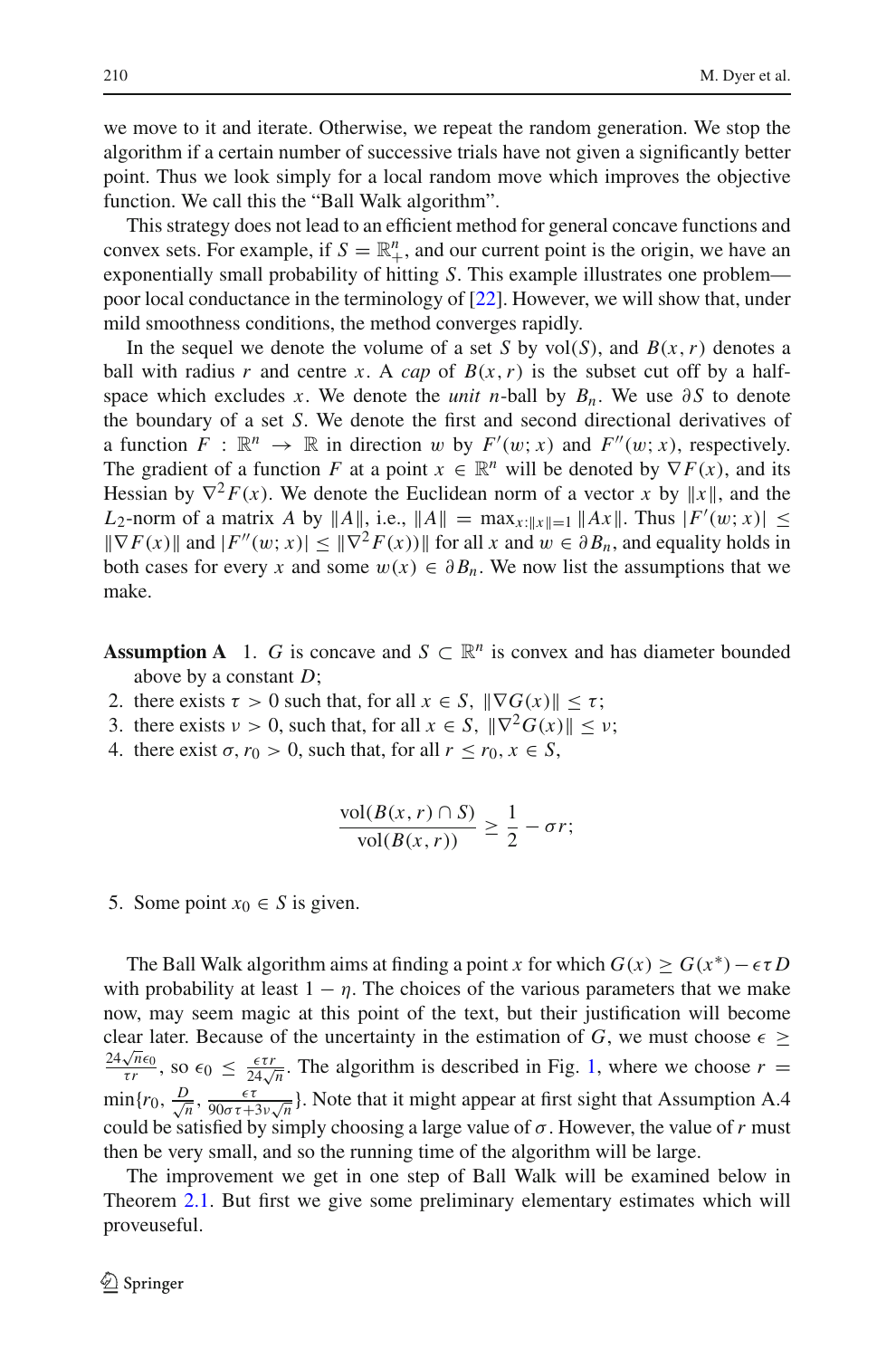**Procedure Ball Walk begin**  $x \leftarrow x_0$  and *counter*  $\leftarrow 1$ ; while counter  $\leq \frac{4200\sqrt{n}D\ln(1/\epsilon)\ln(1/\eta)}{\sigma r^2};$ generate  $z \in B(x,r)$  uniformly at random; if  $z \in S$  and  $\widehat{G}(z) > \widehat{G}(x) + \frac{\epsilon \tau r}{12\sqrt{n}}$  then  $x \leftarrow z$ ; set counter  $\leftarrow$  counter  $+1$ ; return  $x$  as the approximate solution. end;

<span id="page-4-0"></span>**Fig. 1** The Ball Walk algorithm

<span id="page-4-2"></span>**Lemma 2.1** *For n*  $\geq 2$ ,  $\sqrt{n}/3 \le vol(B_{n-1})/vol(B_n) \le 2\sqrt{n}/3$ .

*Proof* Since  $vol(B_n) = \pi^{n/2}/\Gamma(n/2 + 1)$ ,

$$
\frac{\text{vol}(B_{n-1})}{\text{vol}(B_n)} = \frac{\Gamma(n/2+1)}{\sqrt{\pi}(\Gamma((n-1)/2+1)}.
$$

Stirling's approximation to the Gamma function gives the conclusion after some calculation.  $\Box$ 

<span id="page-4-3"></span>**Lemma 2.2** *For n*  $\geq$  2*, let*  $U = \{x = (x_1, ..., x_n) \in B(0, r) | 0 \leq x_1 \leq \frac{cr}{\sqrt{n}} \}$  *be a slice of*  $B(0, r) \subset \mathbb{R}^n$ , where  $0 < c < 1$ . Then  $c/5 \le vol(U)/vol(B(0, r)) \le 2c/3$ .

*Proof* Since  $c < 1$ , elementary estimates give

$$
\frac{c}{\sqrt{n}}\left(1-\frac{1}{n}\right)^{\frac{n-1}{2}}\frac{\text{vol}(B_{n-1})}{\text{vol}(B_n)}\leq \frac{\text{vol}(U)}{\text{vol}(B)}\leq \frac{c}{\sqrt{n}}\frac{\text{vol}(B_{n-1})}{\text{vol}(B_n)}.
$$

Using Lemma [2.1](#page-4-2) and  $(1 - 1/n)^{n-1} \ge e^{-1}$  now gives the conclusion.

<span id="page-4-1"></span>**Theorem 2.1** *Let*  $n \geq 3$ *, and*  $x \in S$  *be such that*  $G(x) \leq G(x^*) - \epsilon \tau D$ *. With probability at least* σ*r*/120 *a point z is found in one step with*

$$
G(z) \geq G(x) + \frac{\epsilon \tau r}{6\sqrt{n}},
$$

*and the Ball Walk will accept this step.*

*Proof* First shrink *B*(*x*,*r*) to *B*(*x*,*r*<sup>'</sup>), with  $r' = (1 - \beta)r$ , and  $\beta = \frac{2}{n}$ . We write *B* and  $B'$  shortly for  $B(x, r)$  and  $B(x, r')$ , respectively. Notice that

$$
vol(B') = (1 - \beta)^n vol(B).
$$

Define  $g(x) = \frac{\nabla G(x)}{\|\nabla G(x)\|}$ , and  $v = \frac{x^* - x}{\|x^* - x\|}$ . Consider the set

$$
T_1 = B' \cap S \cap \left\{ y | (y - x)^T g(x) \ge -\frac{5c_1 r'}{\sqrt{n}} \right\} \cap \left\{ y | (y - x)^T v \le \frac{5c_2 r'}{\sqrt{n}} \right\},\
$$

 $\mathcal{D}$  Springer

$$
\sqcup
$$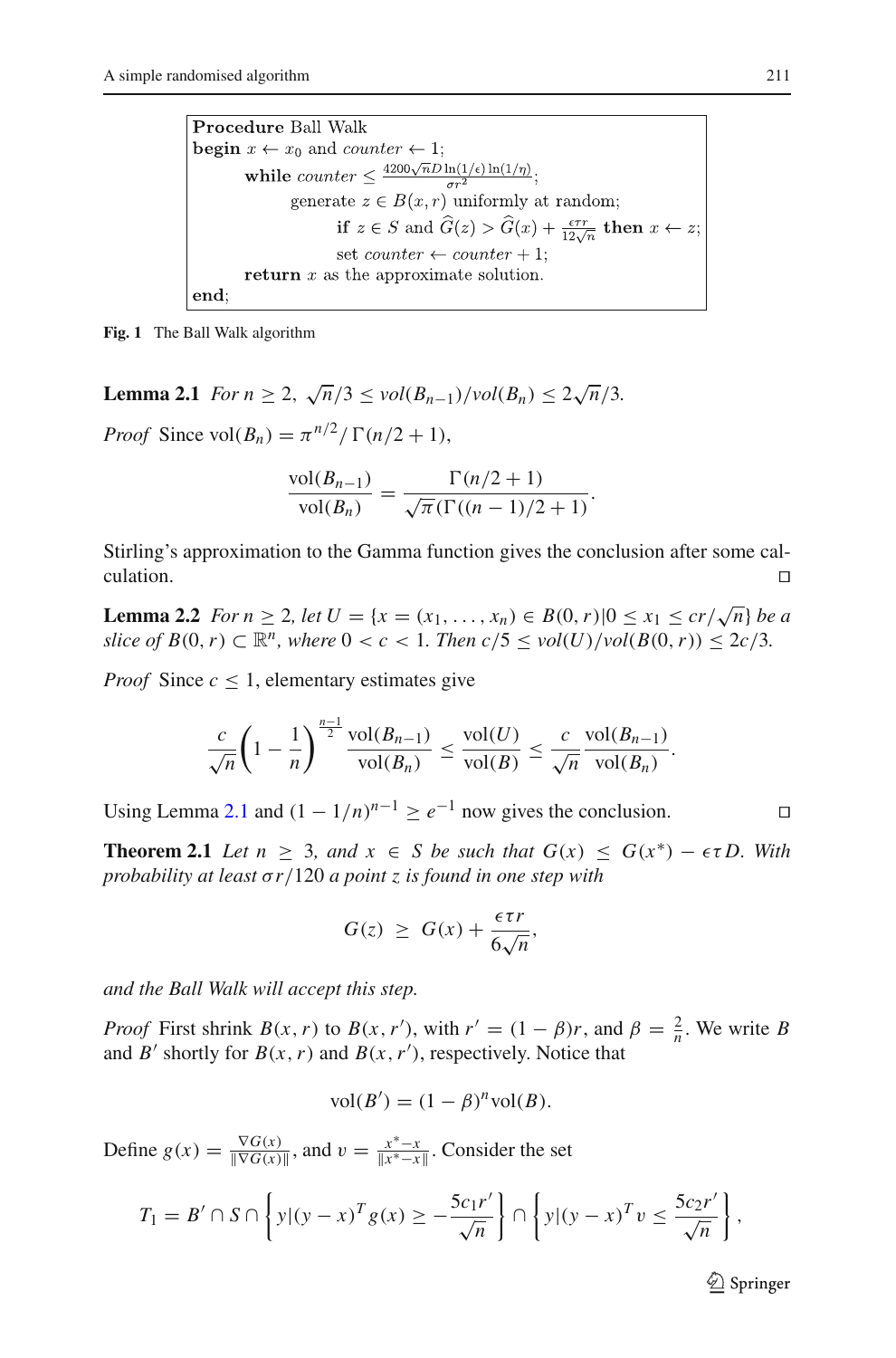with  $c_1 = 3\sigma r'$  and  $c_2 = \frac{1}{2} - \sigma r'$ . Note that the bound on *r* implies that  $c_1 < \epsilon/2 \leq \frac{1}{2}$ , and clearly  $c_2 < \frac{1}{2}$ . Now  $T_1$  is obtained from *B'* by cutting off the union of two caps and therefore, using Lemma [2.2,](#page-4-3)

$$
vol(T_1) \geq vol(B' \cap S) - (\frac{1}{2} - c_2) vol(B') - (\frac{1}{2} - c_1) vol(B').
$$

Thus, using Assumption A.4 and the definition of  $c_1$  and  $c_2$ ,

$$
\frac{\text{vol}(T_1)}{\text{vol}(B')} \ge \frac{1}{2} - \sigma r' - \sigma r' - \frac{1}{2} + 3\sigma r' = \sigma r'.
$$

Let  $\alpha = \frac{r}{3D\sqrt{n}}$ , and define the set

$$
T_2 = \{ \alpha x^* + (1 - \alpha) y | y \in T_1 \}.
$$

We claim that  $T_2$  is a subset of *B*, each point of which gives the improvement stated in the theorem. Thus, its relative volume is a lower bound on the probability that such an improvement is attained in one step of the Ball Walk algorithm. This relative volume is in turn bounded as follows:

$$
\frac{\text{vol}(T_2)}{\text{vol}(B)} \ge \frac{(1-\alpha)^n \text{vol}(T_1)}{(1-\beta)^{-n} \text{vol}(B')} \ge (1-\alpha)^n (1-\beta)^n \sigma r'
$$

$$
= (1-\alpha)^n (1-\beta)^{n+1} \sigma r
$$

$$
\ge (8/9)^3 (1/3)^4 \sigma r
$$

$$
\ge \sigma r/120,
$$

where the last but one inequality is implied by  $r \leq \frac{D}{\sqrt{n}}$ ,  $n \geq 3$ , and the choices for  $\alpha$ and  $\beta$ .

To show that  $T_2 \subset B$ , we take  $z = \alpha x^* + (1 - \alpha)y$  for some  $y \in T_1$ . and show that  $||z - x|| \leq r$ .

<span id="page-5-0"></span>
$$
||z - x||^2 = \alpha^2 ||x^* - x||^2 + (1 - \alpha)^2 ||y - x||^2 + 2\alpha (1 - \alpha)(x^* - x)^T (y - x).
$$
 (1)

To bound the first term of the right-hand side of [\(1\)](#page-5-0), we use the definition of  $\alpha$  and the fact that  $||x^* - x|| \le D$ , giving

$$
\alpha^2 \|x^* - x\|^2 \le \left(\frac{r}{3D\sqrt{n}}\right)^2 D^2 = \frac{r^2}{9n}.
$$
 (2)

<span id="page-5-2"></span><span id="page-5-1"></span>Since  $y \in B'$  implies that  $\|y - x\| \le r' = (1 - \beta)r$  and  $0 \le \alpha, \beta \le 1$  implies that  $(1 - \alpha)^2 (1 - \beta)^2 \le (1 - \beta)$ , the second term of the right-hand side is bounded by

$$
(1 - \alpha)^2 \|y - x\|^2 \le (1 - \beta)r^2 = (1 - \frac{2}{n})r^2.
$$
 (3)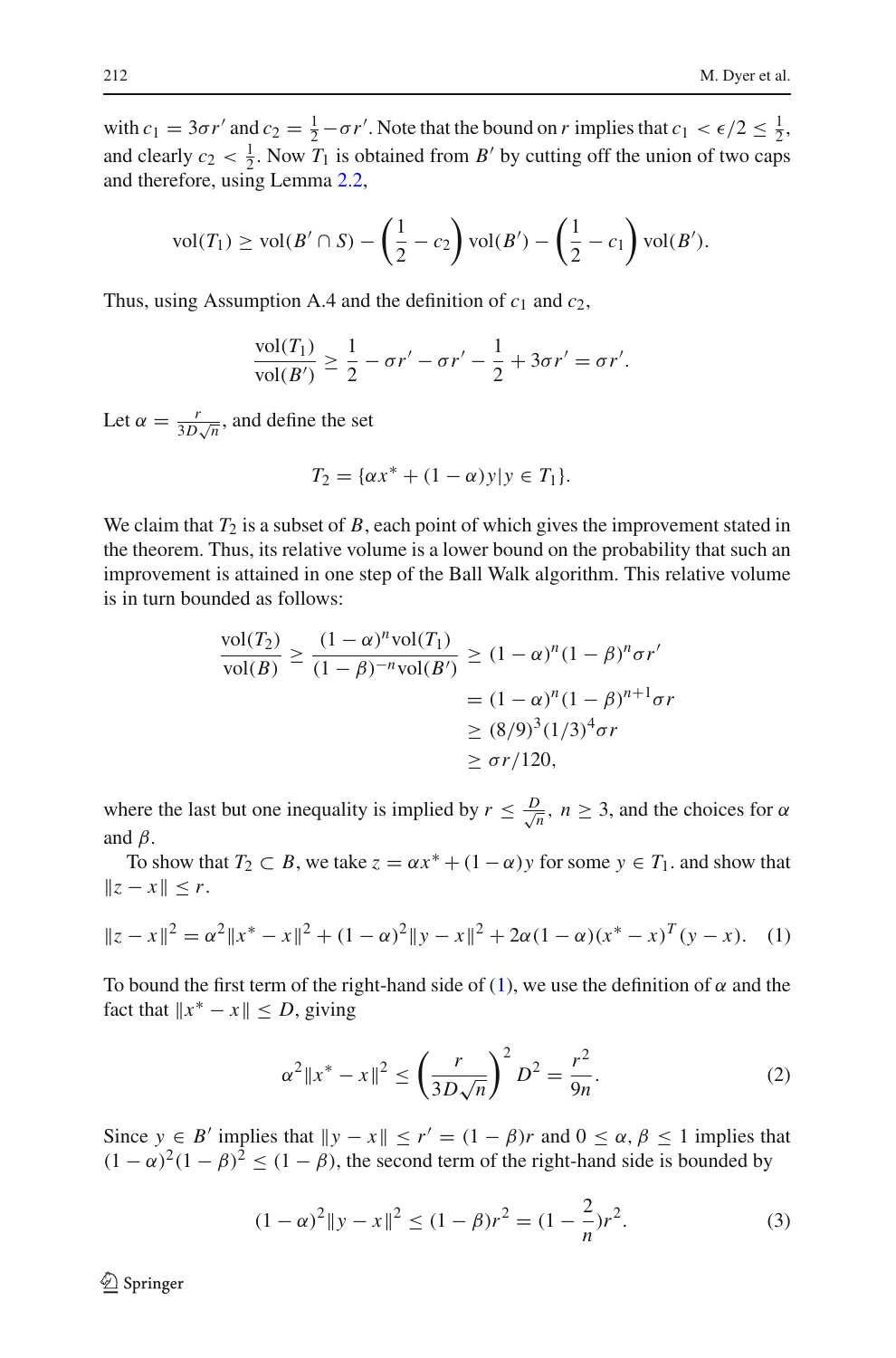Finally, the definitions of  $\alpha$ ,  $v$ ,  $c_2$  and  $T_1$  imply

$$
2\alpha (1 - \alpha)(x^* - x)^T (y - x) \le \frac{10}{3} (1 - \beta)c_2 \frac{r^2}{n} \le \frac{5r^2}{3n}.
$$
 (4)

<span id="page-6-0"></span> $(2)$ ,  $(3)$ ,  $(4)$  inserted in  $(1)$  yields

$$
||z - x||^2 \le \left(\frac{1}{9n} + 1 - \frac{2}{n} + \frac{5}{3n}\right)r^2 \le r^2.
$$

<span id="page-6-1"></span>Next we show that *z* gives the desired improvement over *x*. By concavity of *G*

$$
G(z) - G(x) \ge \alpha (G(x^*) - G(x)) + (1 - \alpha)(G(y) - G(x)).
$$
 (5)

<span id="page-6-2"></span>The second order Taylor expansion of *G* in *y* around *x* yields

$$
G(y) - G(x) = \nabla G(x)^T (y - x) + \frac{1}{2} G''(w; x') \|y - x\|^2
$$
  
\n
$$
\ge -\frac{5c_1 r'}{\sqrt{n}} \|\nabla G(x)\| - \frac{1}{2} v r'^2
$$
  
\n
$$
\ge -\frac{5c_1 r}{\sqrt{n}} \|\nabla G(x)\| - \frac{1}{2} v r^2
$$
  
\n
$$
\ge -\frac{15\sigma r^2}{\sqrt{n}} \|\nabla G(x)\| - \frac{1}{2} v r^2,
$$
 (6)

where  $x' \in [x, y]$ ,  $w = (y - x)/||y - x||$ , and we used Assumption A.3 for the first inequality. Using the definition of  $\alpha$ , [\(5\)](#page-6-1) and [\(6\)](#page-6-2) yield

$$
G(z) - G(x) \ge \frac{r}{3D\sqrt{n}}(G(x^*) - G(x)) - \left(\frac{15\sigma}{\sqrt{n}}\|\nabla G(x)\| + \frac{1}{2}\nu\right)r^2.
$$

Since we assumed  $G(x^*) - G(x) \geq \epsilon \tau D$ , using  $\|\nabla G(x)\| \leq \tau$  (Assumption A.2), leads to

$$
\frac{G(z) - G(x)}{G(x^*) - G(x)} \ge \frac{r}{3D\sqrt{n}} - \left(\frac{15\sigma\tau/\sqrt{n}}{\epsilon\tau D} + \frac{\nu/2}{\epsilon\tau D}\right)r^2.
$$

Since  $r \leq \frac{\epsilon \tau}{90\sigma \tau + 3\nu \sqrt{n}}$ , a simple calculation now gives

$$
\frac{G(z) - G(x)}{G(x^*) - G(x)} \ge \frac{r}{6D\sqrt{n}}\tag{7}
$$

<span id="page-6-3"></span>Hence

$$
G(z) - G(x) \ge \frac{r}{6D\sqrt{n}} \big( G(x^*) - G(x) \big) \ge \frac{\epsilon \tau r}{6\sqrt{n}},
$$

<sup>2</sup> Springer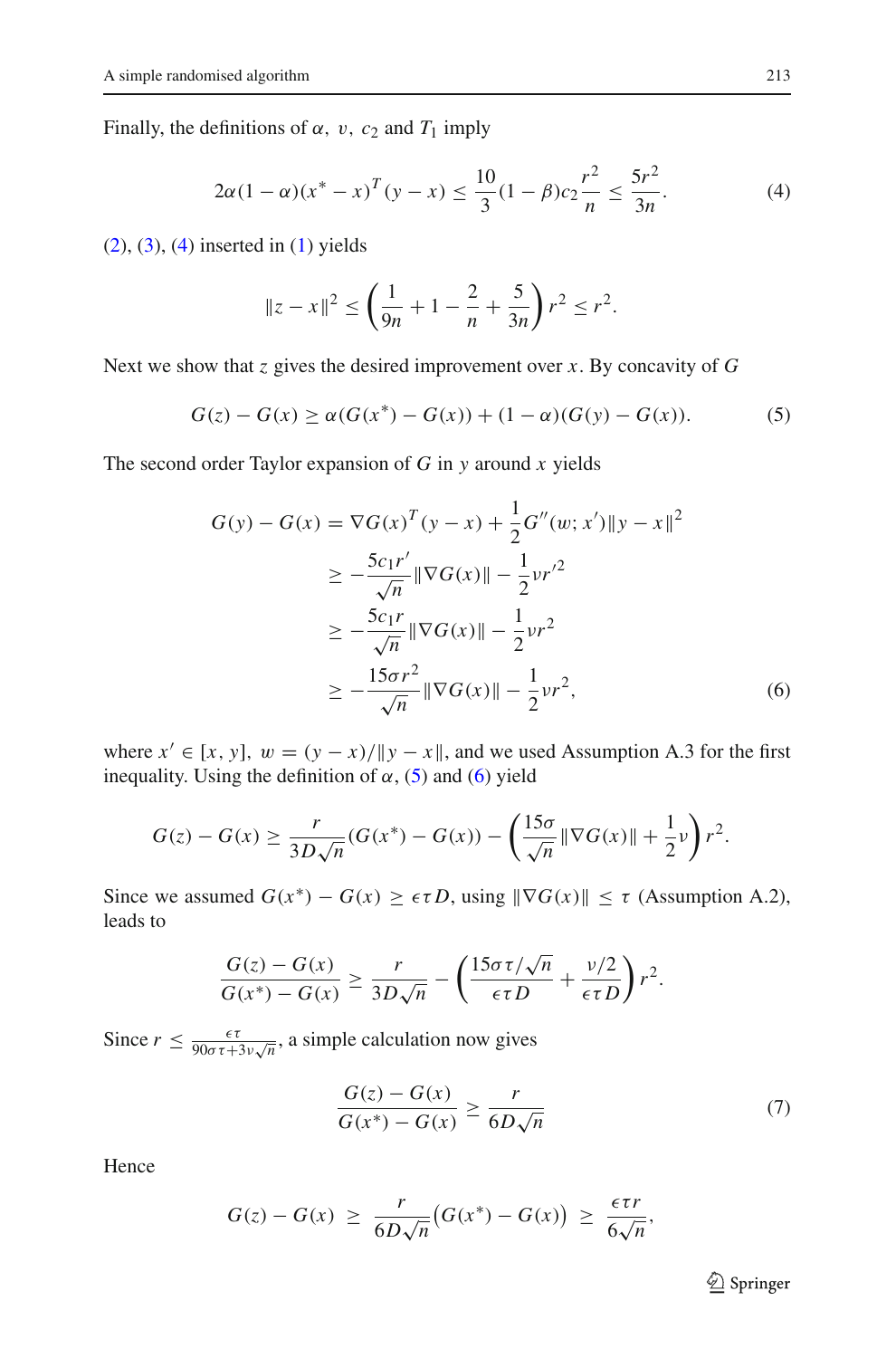as required. In this event,

$$
\widehat{G}(z) - \widehat{G}(x) \geq G(z) - G(x) - 2\epsilon_0 \geq \frac{\epsilon \tau r}{6\sqrt{n}} - \frac{\epsilon \tau r}{12\sqrt{n}} = \frac{\epsilon \tau r}{12\sqrt{n}},
$$

so the Ball Walk will accept.

If the Ball Walk accepts, then we know that

$$
G(z) - G(x) \ge \widehat{G}(z) - \widehat{G}(x) - 2\epsilon_0 \ge \frac{\epsilon \tau r}{12\sqrt{n}} - \frac{\epsilon \tau r}{12\sqrt{n}} = 0, \quad (8)
$$

<span id="page-7-0"></span>thus the Ball Walk algorithm never causes the value of  $G(x)$  to decrease.

**Theorem 2.2** *With probability at least*  $1 - \eta$ *, the number of samples from a ball that the Ball Walk algorithm requires to reach a point x with*  $G(x^*) - G(x) \leq \epsilon \tau D$  is *bounded from above by*

$$
\frac{4,200\sqrt{n}D\ln(1/\epsilon)\ln(1/\eta)}{\sigma r^2}.
$$

*Proof* From [\(7\)](#page-6-3) in the proof of Theorem [2.1,](#page-4-1) with probability at least  $\frac{120}{\sigma r}$  we have

$$
\frac{G(x^*) - G(z)}{G(x^*) - G(x)} = 1 - \frac{G(z) - G(x)}{G(x^*) - G(x)} \le 1 - \frac{r}{6D\sqrt{n}},
$$

and the Ball Walk accepts the step. Moreover, the concavity of *G* and Assumption A.2 imply that  $G(x^*) - G(y) \leq \tau D$  for all feasible *y*, hence also for the starting point *x*0. Let us call a *good step* one in which the improvement is as in [\(7\)](#page-6-3), and note that no step results in a decrease in *G*(*x*). Then, after *k* good steps, we obtain a point *x<sup>k</sup>* with he improvement<br>after *k* good step<br> $\tau D \leq \tau D \exp \left(\frac{\tau}{2}\right)$ 

$$
G(x^*) - G(x^k) \le \left(1 - \frac{r}{6D\sqrt{n}}\right)^k \tau D \le \tau D \exp\left(-\frac{kr}{6D\sqrt{n}}\right) \le \epsilon \tau D.
$$

when

$$
k \ge \frac{6\sqrt{n}D\log(1/\epsilon)}{r}.
$$

in *K* steps there are fewer than *k* good steps is at most

Let 
$$
K = 700 \text{ k} \ln(1/\eta)/(\sigma r)
$$
. Then, using Chernoff's inequality, the probability that  
\nin K steps there are fewer than k good steps is at most  
\n
$$
\exp\left(-\frac{1}{3}\left(\frac{5k \ln(1/\eta) - k}{5k \ln(1/\eta)}\right)^2 5k \ln(1/\eta)\right) = \exp\left(-\frac{k(5 \ln(1/\eta) - 1)^2}{15 \ln(1/\eta)}\right)
$$
\n
$$
\leq \exp\left(-k \ln(1/\eta)\right) = \eta^k \leq \eta,
$$

provided  $\eta \le e^{-1}$  and  $k \ge 1$ .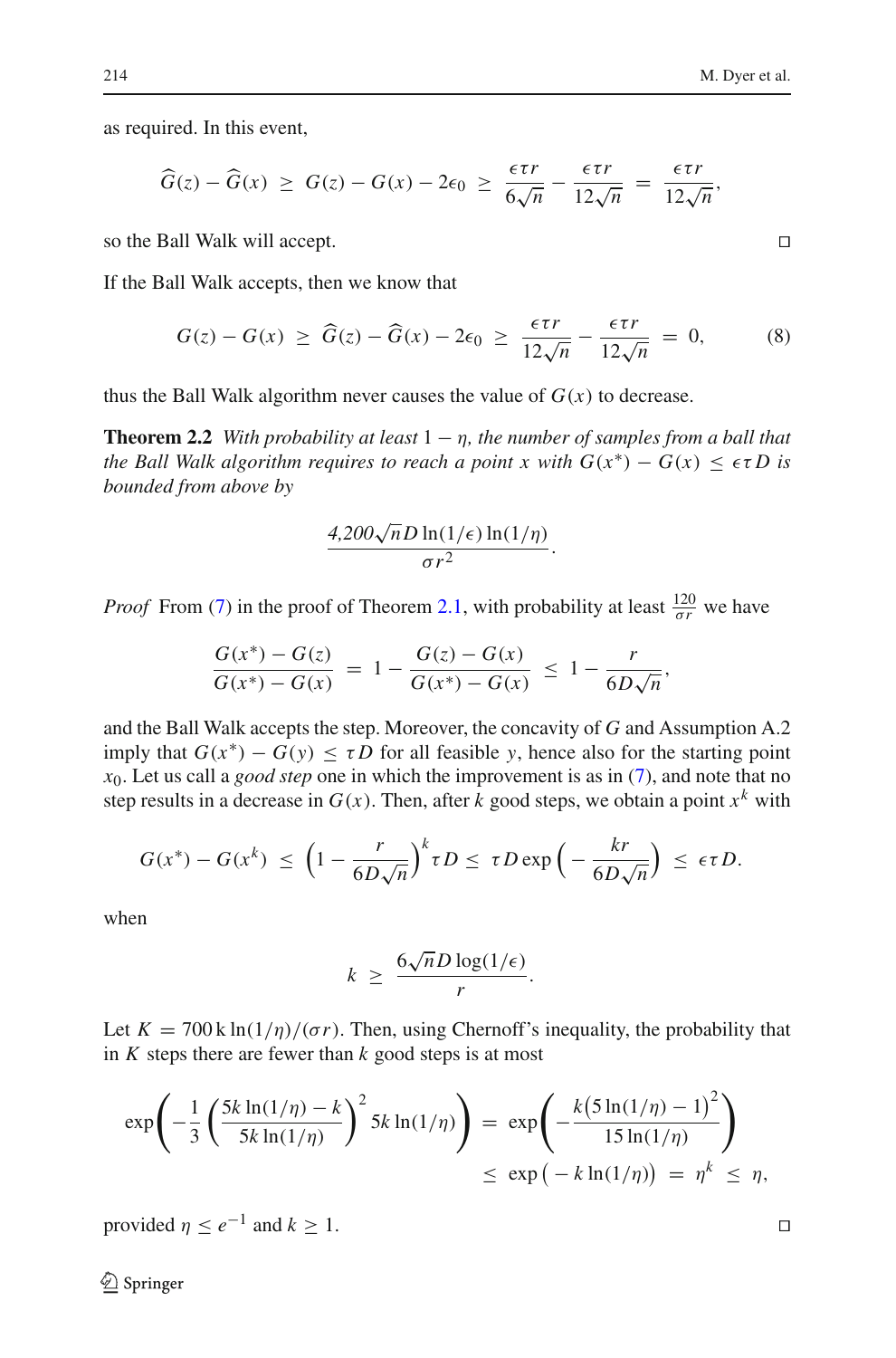Note that the bound of Theorem [2.2](#page-7-0) is indeed polynomial in the parameters of the problem, since *r* is a rational function of the problem parameters.

#### <span id="page-8-0"></span>**3 Two-stage stochastic programming**

In this section we describe briefly stochastic linear programming problems. Problems of this type have been studied since they were proposed in the mid 1950s [\[2](#page-21-1)[,5](#page-21-2)[,32](#page-22-1)]. They model optimisation under *uncertainty*. Such models are useful in many practical situations. Obtaining exact information about all parameters in a practical optimisation problem is often impossible.

As an example, think of allocating funds to a variety of possible investments so as to maximise profit under a budget restriction. Usually at the moment the investment decision is to be made there is no certainty at all about the future yields of the various investments. Neither might there be exact information about the amounts needed to invest in a certain given project. At best one might hope to have some idea of what these parameter values could be, and to express this in the form of probability distributions. In this way we arrive at stochastic programming problems.

Suppose that we have a linear programming problem in which some parameters are random. The random variables we indicate by putting a tilde over them.

$$
\begin{array}{ll}\n\text{max} & px \\
\text{subject to} & Ax \leq b \\
\tilde{T}x \leq \tilde{\xi}\n\end{array}
$$

with  $b \in \mathbb{R}^m$ ,  $\tilde{\xi} \in \mathbb{R}^d$ , and *A* an  $m \times n$  matrix,  $\tilde{T}$  an  $d \times n$  matrix, and  $p \in \mathbb{R}^n$ .

We assume that probability distributions are given for the random matrix  $\tilde{T}$  and the random vector  $\tilde{\xi}$ . The above model is clearly ill-defined since a solution x that is optimal for one realisation of  $\overline{T}$  and  $\overline{\xi}$  may even be infeasible for another.

Two main directions have been taken in the literature to arrive at sensible models. In the conceptually easiest, violation of the uncertain constraints is allowed to occur with a probability that does not exceed a prespecified level, giving the so-called *probabilistic constraints problem*. The best comprehensive survey of this field is [\[27\]](#page-22-6). The paper of Kannan and Nolte [\[18](#page-22-7)] takes a similar approach to the probabilistic constraints problem that we take here for the model described next.

The other direction is the one we consider in this paper and is called the *twostage stochastic programming problem* or the *stochastic recourse problem*. Conceptually one should think of the decision process taking place in two *stages*. In the first, values for the *first stage variables x* are chosen. In the second, upon a realisation of the random parameters, a *recourse* action is to be taken in case of infeasibilities. Costs are attached to the various possible recourse actions leading to the *second stage* (or recourse) problem, to choose the optimal action given the infeasibilities. The expected cost of the optimal recourse action is then added to the objective function. For a comprehensive review of the extensive literature we refer to [\[4](#page-21-4)[,12](#page-21-5),[27](#page-22-6)].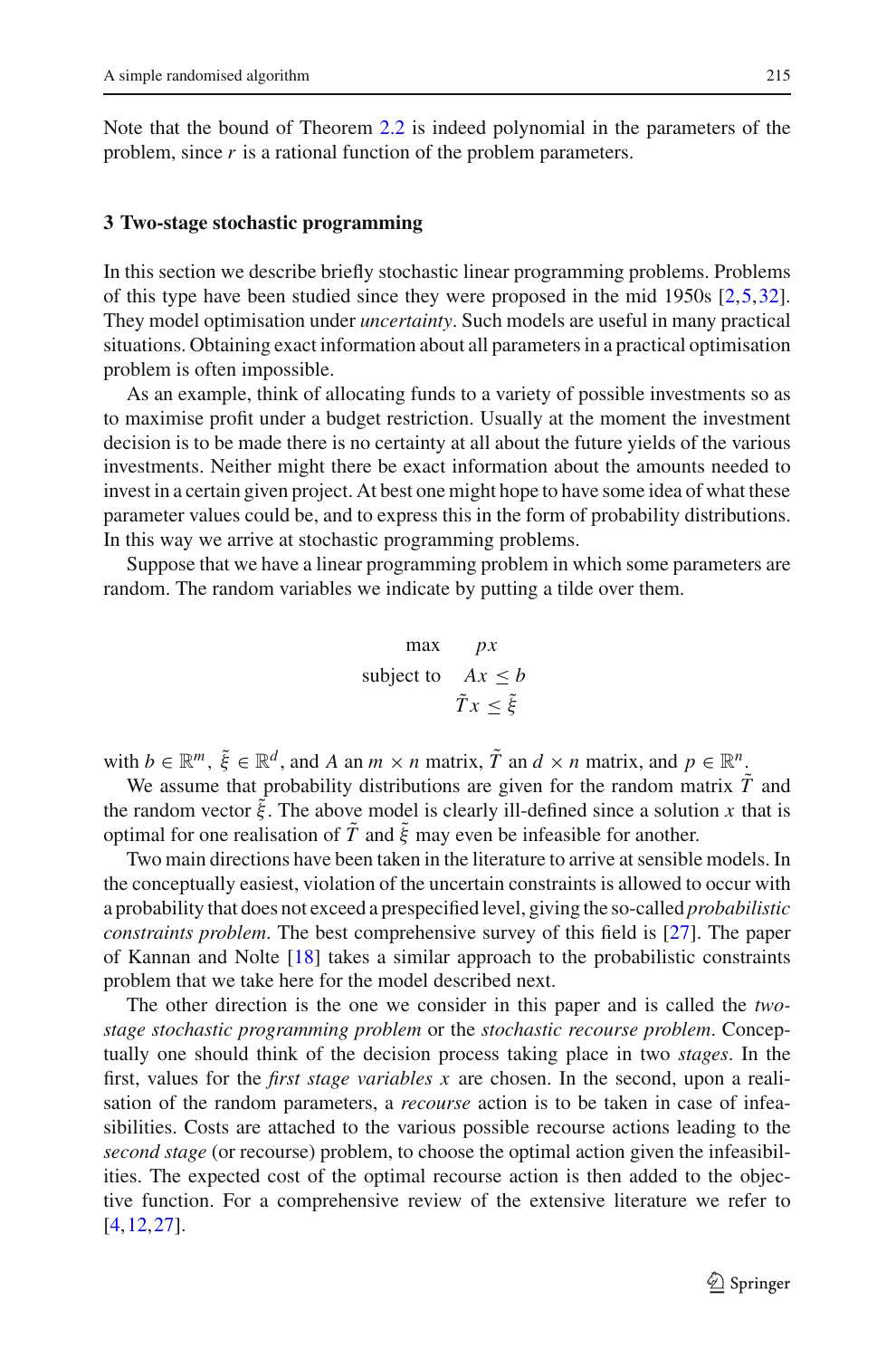A generic mathematical programming formulation for this problem is

$$
\max \quad px + \mathbf{E}[\max\{\tilde{q}y \mid Wy \leq \tilde{T}x - \tilde{\xi}, \ y \in \mathbb{R}^{n_1}\}]
$$
\n
$$
\text{subject to} \quad Ax \leq b. \tag{9}
$$

<span id="page-9-1"></span>with  $\tilde{q} \in \mathbb{R}^{n_1}$  and *W* an  $d \times n_1$  matrix. In the literature *W* is sometimes allowed to be a random matrix. However, this may cause the feasible region to be non-convex in terms of *x* (see [\[33](#page-22-8)]). We concentrate on the so-called *fixed recourse model* in which *W* is fixed. Moreover, we assume that *W* is such that for any *x* and any realisation of *T* and ξ there exists a feasible solution *y* in the second stage problem. This property of *W* is called the *complete recourse property*, and the model is accordingly called the *complete recourse model* (see e.g. [\[4\]](#page-21-4)).

It is well known that the objective function of [\(9\)](#page-9-1) is *concave* (see [\[33](#page-22-8),[34\]](#page-22-9)). Therefore, the two-stage stochastic programming problem boils down to maximising a concave function over a convex (polyhedral) set. Thus, we can use our Ball Walk algorithm to solve this problem if we know that the objective function and the convex feasible set satisfy our smoothness conditions. It will be clear that this is not true for the feasible set, which is a polyhedron. We will come to this point later, in Sect. [5.](#page-14-0) However, another serious obstruction against using Ball Walk is that this algorithm requires an oracle that gives function values on request. As will be clear from the next section, it is exactly the evaluation of the objective function which makes the two-stage stochastic programming problem so excessively hard to solve. Therefore, the assumption that a function evaluation oracle exists for these problems significantly hides their computational difficulty.

Therefore, before adapting the Ball Walk algorithm to solve two-stage stochastic programming problems in Sect. [5,](#page-14-0) we first devise a suitable function evaluation oracle in Sect. [4.](#page-9-0)

Our Ball Walk algorithm is certainly not among the first randomised approaches to solving two-stage stochastic programming problems. There is an extensive literature on sampling based methods, see a.o. [\[6](#page-21-6)[,14](#page-21-7)[,19](#page-22-10),[21,](#page-22-11)[28\]](#page-22-12). In all these papers statistical convergence of the methods is analysed, but none considers complexity issues. The first one in that sense was the work by Kleiwegt, Shapiro and Honem-de-Mello, [\[20\]](#page-22-13) in a version of the so-called sample average method, in which scenarios of the random parameters are sampled and then an approximate problem is solved, the so-called deterministic equivalent problem, with discrete distributions estimated by the samples. They give a bound on the number of samples needed to find a near-optimal solution that is polynomial in the dimension of the problem. The running time is however also a function of a parameter based on the distribution of the scenarios. It was in [\[29](#page-22-14)] and the aforementioned papers of [\[31\]](#page-22-4) and [\[25\]](#page-22-15) that running times became independent of distribution functions.

## <span id="page-9-0"></span>**4 Computation of the objective function**

As we pointed out in the Introduction, the main difficulty in solving the twostage stochastic programming problem is the computation of the objective function.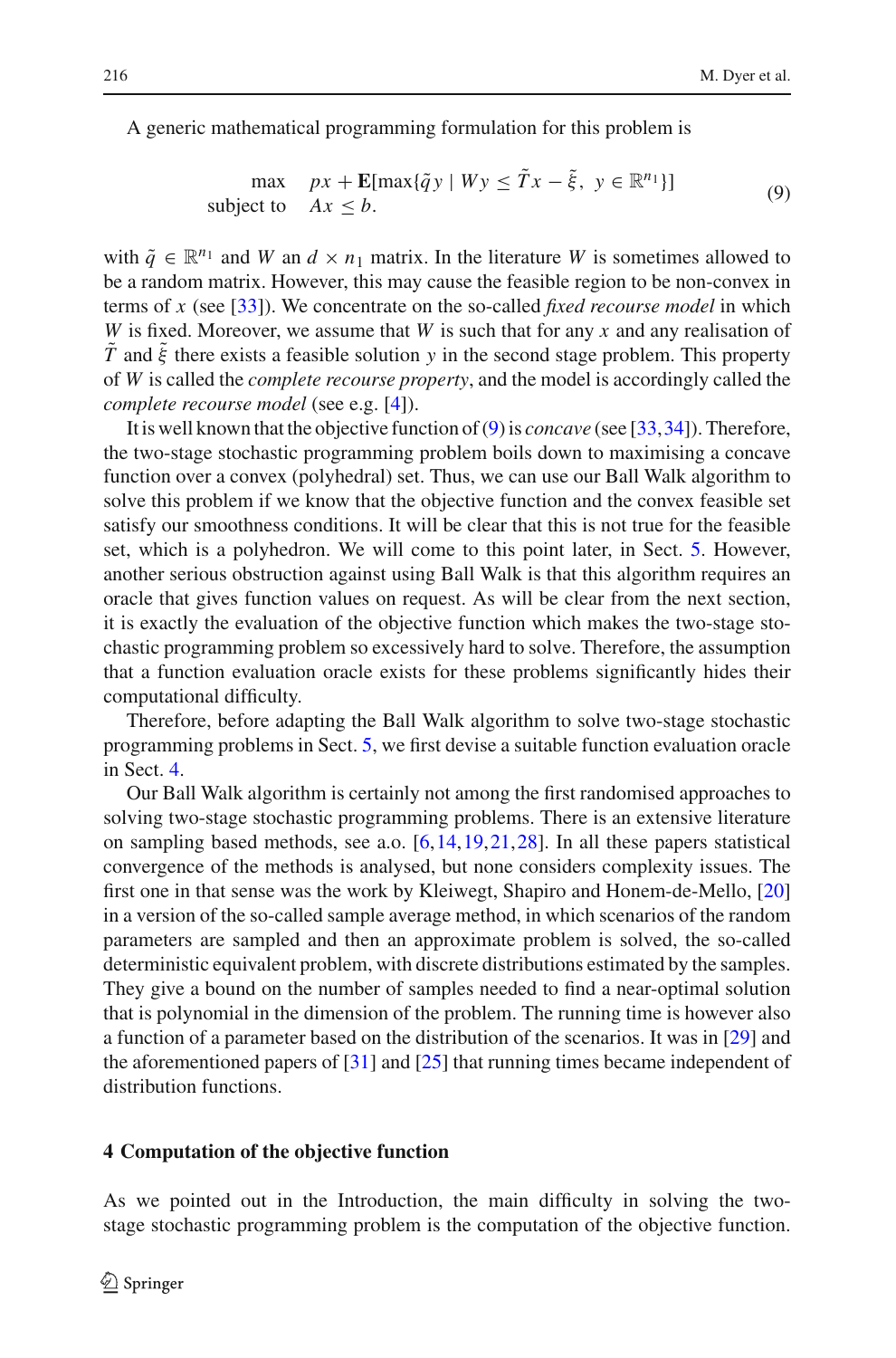We concentrate in the rest of the paper on the version of [\(9\)](#page-9-1) in which only the right hand side coefficients  $\tilde{\xi}$  are random. Thus, *q* and *T* are fixed. We also suppress the tilde on  $\xi$ . We use the notation *G* for the objective function, i.e.

$$
\max_{x \in S} \quad G(x) = px + Q(x),\tag{10}
$$

<span id="page-10-1"></span>with

$$
Q(x) = \mathbf{E}_{\xi}[\max\{qy|Wy \leq Tx - \xi, y \in \mathbb{R}^{n_1}\}].
$$

and

$$
S = \{x \in \mathbb{R}^n | Ax \le b\}
$$

In this section we describe a *fpras* for evaluating  $Q(x)$  and therefore for evaluating the objective function  $G(x)$ . It is based on a Markov chain approach, where we sample approximately according to the known density function of  $\xi$ , compute the value of the linear program and take the average over the values obtained from the sample.

The only source of randomness is  $\xi$ , which we assume is described by a given density function  $f : \mathbb{R}^d \to \mathbb{R}$ . Thus,

$$
Q(x) = \int v(Tx - \xi) f(\xi) d\xi
$$

with

$$
v(Tx-\xi) = \max\{qy|Wy \leq Tx-\xi, y \in \mathbb{R}^{n_1}\}.
$$

We require some mild conditions on *f* . We cannot expect to approximate *Q* efficiently for arbitrary *f* , since it is known that there exist counting functions which are NP-hard to approximate, even in the relative sense [\[15\]](#page-22-2). Therefore we assume the following conditions, borrowed from volume computation [\[1](#page-21-8)].

**Assumption B** 1. *f* is log-concave, i.e. log *f* is concave on its support supp *f*;

- 2. *f* has a negligible measure outside *B*(0, *R*), i.e. for all  $\varphi > 0$ , there exists  $R \geq 4d$ **umption B** 1. *f* is log-concard f has a negligible measure out such that  $\int_{\|\xi\| \ge R} f(\xi) d\xi \le \varphi$ ;
- 3. log *f* is Lipschitz-continuous, i.e. there exists  $\theta > 0$  such that  $|\log f(\xi) \log f(\xi')$  |  $\leq \theta \, \|\xi - \xi'\|$  for all  $\xi, \xi' \in \text{supp } f$ ;
- 4. We are given a  $\xi_0 \in B(0, R)$  with  $f(\xi_0) \geq R^{-\gamma d}$  for some absolute constant  $\gamma$ , where  $R$  is as chosen in B.2 above. This implies that we know a good starting point for the Markov chain, a so called "warm start";  $\frac{1}{2}$
- 5. the directional derivative  $v'(w; Tx \xi)$  is uniformly bounded for all unit vectors  $w \in \mathbb{R}^d$ , i.e. there exists  $\lambda > 0$  such that for all  $\xi \in \text{supp } f$  and  $x \in S$ ,  $|v'(w; Tx$ ξ $|| < λ;$

<span id="page-10-0"></span><sup>&</sup>lt;sup>1</sup> If necessary, such a point can be found with a preliminary convex optimisation.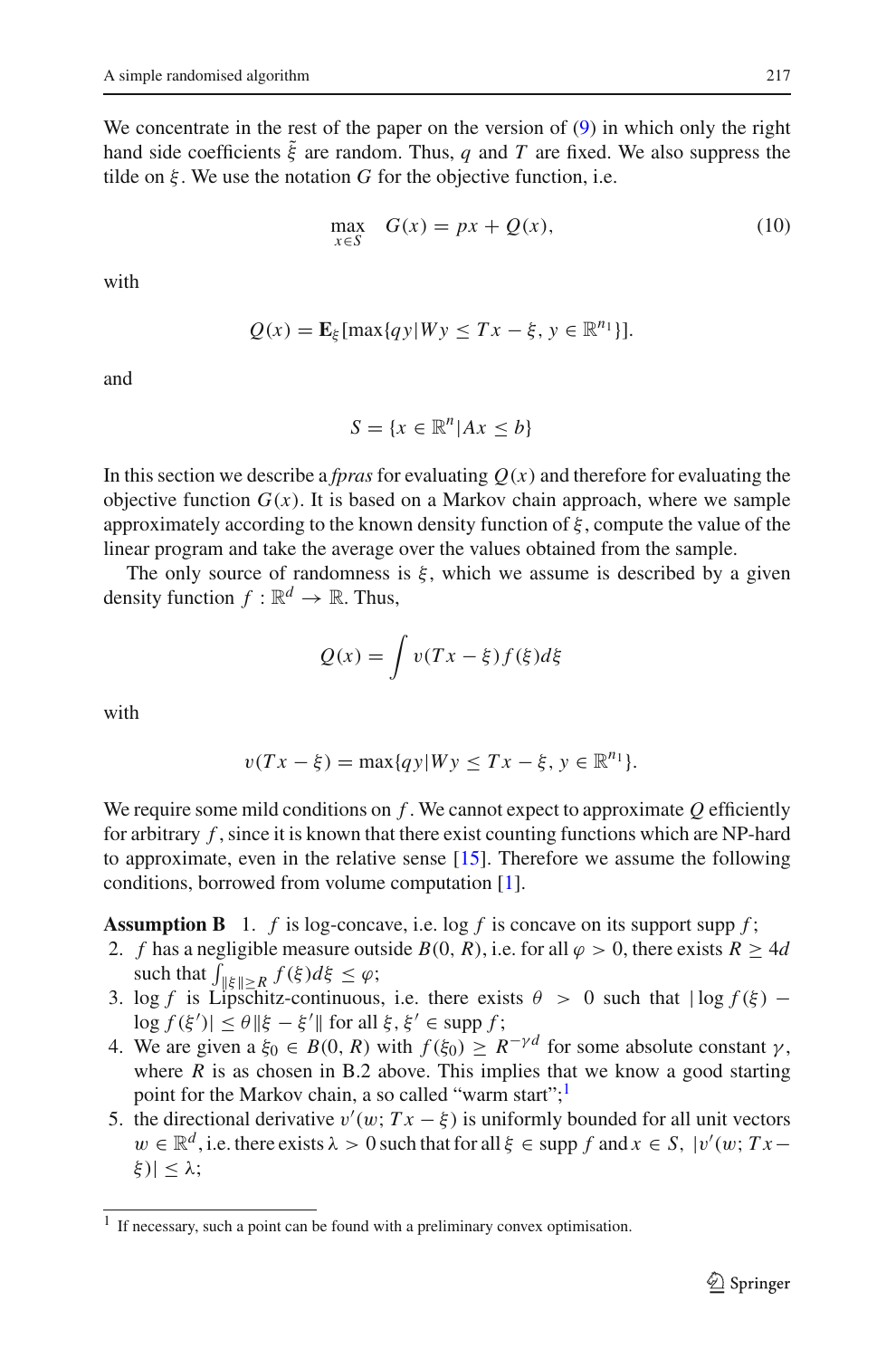- 6. The rows of *T* are scaled to have unit norm. Thus  $||T|| \leq \sqrt{d}$ .
- 7. There exist  $x_0 \in \mathbb{R}^n$ ,  $R_{\text{in}}$ ,  $R_{\text{out}} \in \mathbb{R}_+$  such that  $B(x_0, R_{\text{in}}) \subseteq S \subseteq B(x_0, R_{\text{out}})$ . Let  $\kappa = R_{\text{out}}/R_{\text{in}}$  be the *rounding number* or *aspect ratio* of the polytope *S*.

Conditions B.1–B.4 do not severely restrict the instances, since (with minor technical changes) all the most important distributions, for example those from the exponential family, meet the requirements.

Condition B.5 requires that the function  $v(\cdot)$  does not vary too rapidly. Condition B.6 is clearly not restrictive, and B.7 is discussed in the next section. We don't use either of B.6 or B.7 until the following section, but give them here to have a complete overview of all our conditions.

To sample according to *f* , we define a Metropolis random walk that has *f* restricted to  $B(0, R)$  as its steady state density function. Note that, by Assumption B.2, the restricted density  $\hat{f}$  satisfies  $f \leq \hat{f} \leq f/(1 - \varphi)$ . If  $\varphi$  is assumed negligible, then by B.1 and B.5 we can suppose that this simply contributes a negligible amount to the approximation error for  $Q(x)$ . Thus we will not need to draw a distinction between f and  $\hat{f}$  in what follows and we will use the notation  $f$ , though it should read  $\hat{f}$ .

To sample from *f* we define a random walk that has *f* as its steady state density. One step of the random walk is defined as follows. Suppose the walk is at  $x \in B(0, R)$ . We choose uniformly at random a point *y* in a ball with center *x* and radius  $\delta$ , to be specified later. If *y* is not in *B*(0, *R*), we stay at *x*. Otherwise, if  $f(y) \ge f(x)$ , we move to *y*, else we move to *y* with probability  $f(y)/f(x)$ . Formally, the transition kernel  $p(x, y)$  ( $x \neq y$ ) for moving from *x* to *y* in one step of the random walk is given by  $\overline{a}$ wing from x to  $\left\{\ln \frac{f(y)}{f(x)}\right\}$ 

$$
p(x, y) = \begin{cases} \frac{1}{\text{vol}(B(0, \delta))} \min\left\{1, \frac{f(y)}{f(x)}\right\} & \text{if } y \in B(0, R), \ 0 < \|x - y\| \le \delta, \\ 0 & \text{otherwise.} \end{cases}
$$
\nNote that  $p(x, x)$  is an atom  $1 - \int_{y \neq x} p(x, y) dy$ . It is easy to see, by time reversibility,

that the steady state distribution of this random walk has density proportional to  $f(x)$ .

In the following we will use techniques and results from volume estimation  $[8,16]$  $[8,16]$ to prove that this chain mixes rapidly, i.e. converges fast to the steady state. We first introduce some notation and state the relevant results from the literature.

<span id="page-11-0"></span>**Theorem 4.1** *Dyer and Frieze* [\[7\]](#page-21-10) *Let*  $S \subset \mathbb{R}^d$  *be a convex body with diameter D and f be a log-concave function defined on S with* π *the induced probability measure on S. Let*  $S_1$ *,*  $S_2$  ⊂ *S,* dist  $(S_1, S_2) = \min_{x \in S_1, y \in S_2} ||x - y||$ *. If*  $S_0 = S \setminus (S_1 \cup S_2)$ *), then*

$$
\min\{\pi(S_1), \pi(S_2)\} \le \frac{D}{2\text{dist}(S_1, S_2)}\pi(S_0).
$$

The quantity  $2/D$  is called the isoperimetric constant  $Iso(S)$  of S.

Given a random walk with stationary distribution  $\pi$  defined on a set  $S$ , its *conductance* is defined as

 $\Box$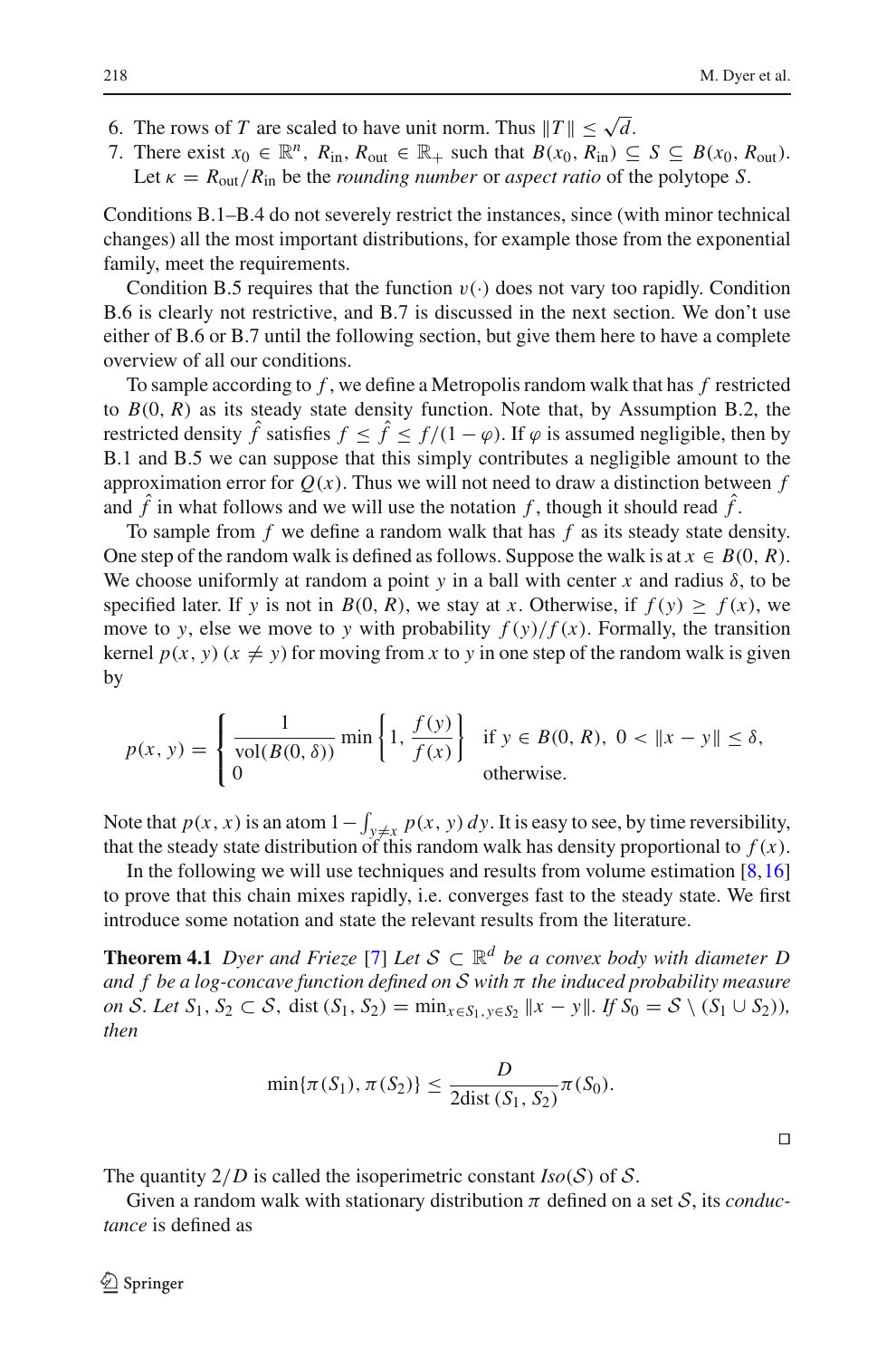$$
\Phi = \inf_{\{S \subset \mathcal{S} | 0 < \pi(S) \le 1/2\}} \frac{\int_S P_u(\bar{S}) d\pi(u)}{\pi(S)},
$$

where  $P_u(\bar{S})$  is the probability of moving in one step from point *u* in  $S \subset S$  to a point in *S*, the complement of *S* in  $S$ .

<span id="page-12-0"></span>The *local conductance* of a Markov chain at a point *x* is defined as the probability of moving to any point  $y \neq x$  in one step.

**Theorem 4.2** [\[22](#page-22-5)] *Consider a Metropolis random walk using balls of radius* δ *in a convex set*  $S \subset \mathbb{R}^d$  *which has local conductance at least*  $\chi$  *at every point. Then the conductance of the walk is at least*

$$
\frac{Iso(\mathcal{S})\chi^2\delta}{32\sqrt{d}}.
$$

 $\Box$ 

<span id="page-12-1"></span>**Theorem 4.3** [\[22](#page-22-5)] *Let f*<sub>0</sub> *be the initial density of a Metropolis random walk on*  $\mathbb{R}^d$ <br> *M*(*f*<sub>0</sub> *f*) – sup  $\frac{| \int_S f - \int_S f_0 |}{\sqrt{|f - f_0^2 + f_0^2|}}$ *with stationary density f . Define*

$$
M(f_0, f) = \sup_{\{S \subset \mathbb{R}^d | 0 < \int_S f \le 1/2\}} \frac{|\int_S f - \int_S f_0|}{\sqrt{\int_S f}}.
$$

*Let fk be the density of the Markov chain after k steps. Then*  $\overline{h}$ 

$$
\sup_{S \subset \mathbb{R}^d} \left| \int_S f - \int_S f_k \right| < M(f_0, f) \left( 1 - \frac{\Phi^2}{2} \right)^k.
$$

 $\Box$ 

<span id="page-12-2"></span>**Theorem 4.4** *Using the Metropolis random walk, we can sample in*  $B(0, R) \subset \mathbb{R}^d$ *according to a density f' satisfying* sup<sub>*S*⊂ $\mathbb{R}^d$ </sub> |  $s$ <sup>*s*</sup> *s sample in B*(0, *R*) ⊂ ℝ<br>  $s$  *f* −  $\int_S f'$  | <  $\epsilon$  *in K' steps, where* 

$$
K' = 8 \cdot 10^4 R^2 d^3 e^{4\theta} \left( \ln \frac{1}{\epsilon} + (\gamma + 1) d \ln R \right).
$$

*Proof* Theorem [4.1](#page-11-0) gives an isoperimetric constant of  $\frac{1}{R}$  for a random walk on *B*(0, *R*). The Lipschitz continuity (Assumption B.3) implies that the acceptance function varies only by a factor  $e^{-\theta \delta} \ge e^{-\theta} \delta$ , for  $\delta \le 1$ , over  $B(x, \delta)$ . Moreover, vol $(B(x, \delta) \cap$  $B(0, R) \ge 0.4B(x, \delta)$ , if  $x \in B(0, R)$ . To see this note that the intersection contains a cap of  $B(x, \delta)$  at distance at most  $\delta^2/(2R)$  from *x*, by elementary geometry. Lemma [2.2](#page-4-3) with  $c = 1/(2R)$  now implies the volume of the cap is at least  $1/2 - 1/(3R) > 0.4$ , by Assumption B.2. Thus, choosing  $\delta = \frac{1}{\sqrt{d}}$  implies a constant local conductance  $\chi \geq \frac{0.4e^{-\theta}}{\sqrt{d}}$ .

Applying these results, Theorem [4.2](#page-12-0) implies a lower bound on the conductance  $\Phi$ of the walk of  $\frac{1}{200Rd\sqrt{de^{2\theta}}}$ . Theorem [4.3](#page-12-1) then yields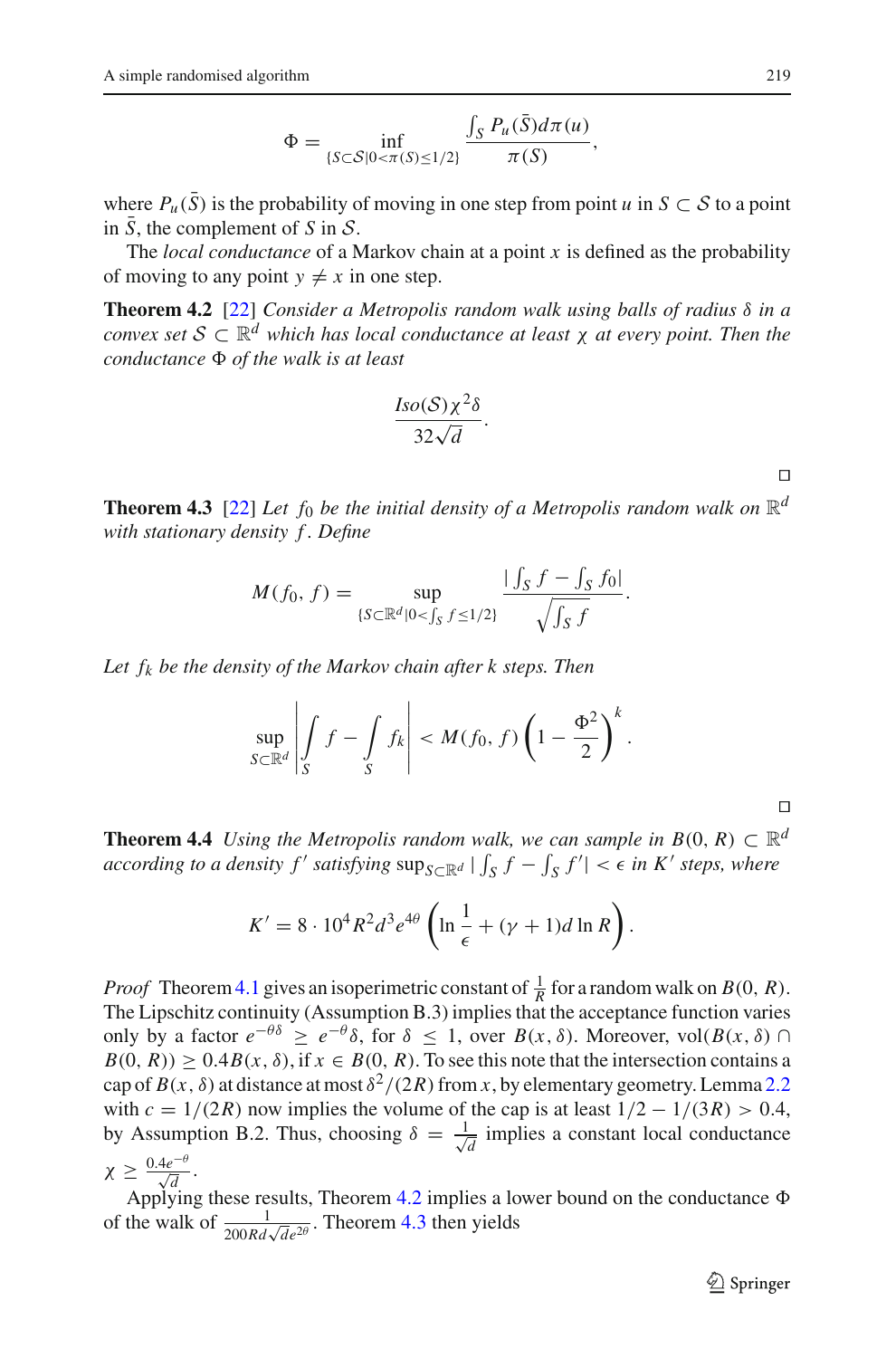Proceedure Estimate

\nbegin

\nbegin

\nbegin

\nbegin

\nbegin

\nbegin

\nbegin

\n A 
$$
Q \leftarrow 0
$$
;

\n K ←  $\left[\frac{8\lambda^2 R^2 \ln(2/\rho)}{\epsilon^2}\right]$ ;

\nfor  $l \leftarrow 1, \ldots, K$  do;

\n run the Metropolis walk for  $K'$  steps,

\n starting from  $ξ_0$ ;

\n compute  $v(Tx - ξ)$  for the resulting sample  $ξ$ ;

\n  $Q \leftarrow Q + v(Tx - ξ)$ ;

\n endfor;

\n  $Q \leftarrow \frac{Q}{K}$ ;

\n end:

\nend:

\nend:

\nend:

\nend:

\nend:

\nend:

\nend:

\nend:

\nend:

\nend:

\nend:

\nend:

\nend:

\nend:

\nend:

\nend:

\nend:

\nend:

\nend:

\nend:

\nend:

\nend:

\nend:

\nend:

\nend:

\nend:

\nend:

\nend:

\nend:

\nend:

\nend:

\nend:

\nend:

\nend:

\nend:

\nend:

\nend:

\nend:

\nend:

\nend:

\nend:

\nend:

\nend:

\nend:

\nend:

\nend:

\nend:

\nend:

\nend:

\nend:

\nend:

\nend:

\nend:

\nend:

\nend:

\nend:

\nend:

\nend:

\nend:

\nend:

\nend:

\nend:

\nend:

\nend:

\nend:

\nend:

\nend:

\nend:

\nend:

\nend

<span id="page-13-0"></span>**Fig. 2** The approximation algorithm for  $Q(x)$ ľ

j

$$
\sup_{S \subset \mathbb{R}^d} \left| \int_S f - \int_S f' \right| < M(f_0, f) \left( 1 - \frac{\Phi^2}{2} \right)^{K'}.
$$

I

We choose the uniform distribution on  $B(\xi_0, \delta)$  as the initial density  $f_0$ , where  $\xi_0$ is the point guaranteed by Assumption B.4. Assumption B.3 again implies that the acceptance function varies over  $B(\xi_0, \delta)$  only by a factor  $\theta\delta$ . These, together with Assumption B.2, imply  $M(f_0, f) = e^{-\theta} R^{(\gamma+1)d}$ , after some calculation.

<span id="page-13-1"></span>In Fig. [2](#page-13-0) we define the procedure *Estimate* based on the Markov chain described above to compute an approximation of the value of  $Q(x)$ .

**Theorem 4.5** *With probability*  $1 - \rho$ *, procedure* Estimate *computes*  $Q_K(x) \in [Q(x) \epsilon$ ,  $Q(x) + \epsilon$ ] in  $K = \left[\frac{8L^2 \ln(2/\rho)}{c^2}\right]$  $\epsilon^2$  *samples.* rab

*Proof* Let  $Q_K(x) = \frac{1}{K}$  $K_{i=1}^{K} v(Tx - \xi_i)$ , with  $\xi_1, \ldots, \xi_K$  independent samples gen- $\epsilon$ ,  $Q(x) + \epsilon$  in  $K = \left| \frac{8L^2 \ln(2/\rho)}{\epsilon^2} \right|$  samples.<br> *Proof* Let  $Q_K(x) = \frac{1}{K} \sum_{i=1}^{K} v(Tx - \xi_i)$ , with  $\xi_1, ..., \xi_K$  independent samples generated by the Metropolis random walk. Thus,  $\mathbf{E}[Q_K(x)] = \int v(Tx - \xi) f_{K'}(\xi) d\xi$ , where  $f_{K'}$  is the density produced by the Metropolis random walk when run with error parameter  $\epsilon' = \epsilon/4\lambda$ . Since we assume that the directional derivative of v is uniformly bounded by  $\lambda$  by Assumption B.5, Hoeffding's inequality implies =  $\epsilon$ /4 $\lambda$ . Since we assume that the directional<br>
by Assumption B.5, Hoeffding's inequality<br>
Pr { $|Q_K(x) - \mathbf{E}[Q_K(x)]| > \frac{1}{2}\epsilon$ }  $\leq 2 \exp$ 

$$
\Pr\left\{|\mathcal{Q}_K(x)-\mathbf{E}[\mathcal{Q}_K(x)]| > \frac{1}{2}\epsilon\right\} \leq 2\exp\left(-\frac{\epsilon^2 K}{8(\lambda R)^2}\right),
$$

since  $K \geq 8\lambda^2 R^2 \ln(2/\rho) \epsilon^{-2}$ . Theorem [4.4](#page-12-2) yields  $\overline{\phantom{a}}$ 

$$
|\mathbf{E}[Q_K(x)] - Q(x)| = \left| \int v(Tx - \xi) f_{K'}(\xi) d\xi - \int v(Tx - \xi) f(\xi) d\xi \right|
$$
  

$$
\leq \lambda R \int |f(\xi) - f_{K'}(\xi)| d\xi
$$

 $\mathcal{L}$  Springer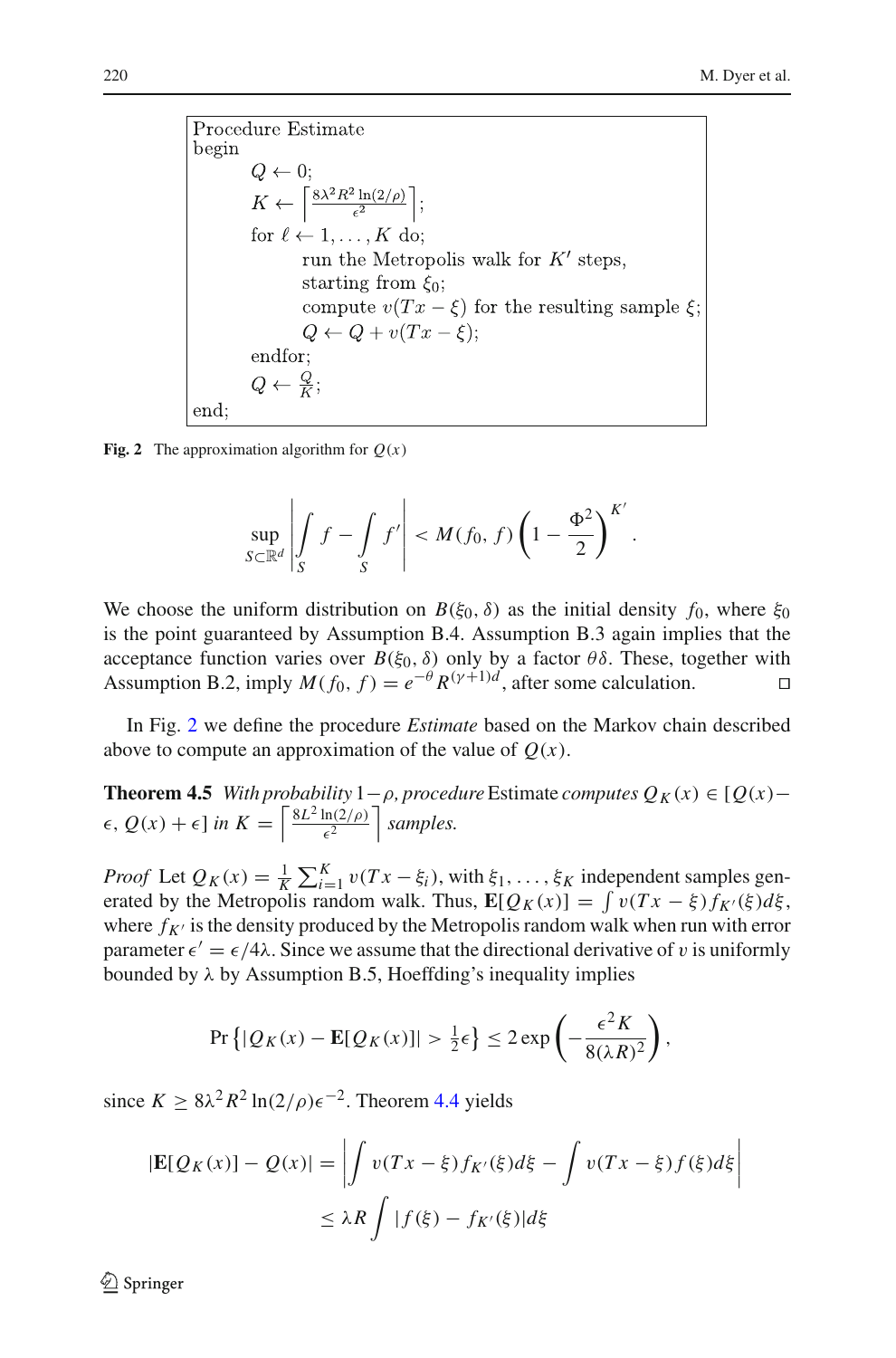$$
= 2\lambda R \int_{f \le f_{K'}} (f_{K'}(\xi) - f(\xi))d\xi
$$
  

$$
\le 2\lambda R\epsilon' = \frac{1}{2}\epsilon,
$$

Combining these, we see that  $Pr\{|Q_K(x) - Q(x)| > \epsilon\} \le \rho$ .

**Corollary 4.1** *In*  $K \cdot K' = O\left(\frac{\gamma R^4 d^3 \lambda^2 e^{4\theta}}{c^2}\right)$  $\frac{d^3 \lambda^2 e^{40}}{\epsilon^2} \log \frac{1}{\epsilon} \log R \log \frac{1}{\rho}$  *steps, procedure* Estimate *computes*  $Q_K(x) \in [Q(x) - \epsilon, Q(x) + \epsilon]$ ]*.*

Using the approximation algorithm for the objective function *G* and applying the ellipsoid algorithm in [\[13\]](#page-21-0) to our problem, under our assumptions we would have a *fpras* for the stochastic recourse problem. The following theorem follows easily from taking  $\rho = \zeta/N$  in Theorem [4.5,](#page-13-1) where N is the required number of steps of the ellipsoid algorithm.

<span id="page-14-1"></span>**Theorem 4.6** *Under Assumptions B.1–B.5, with probability at least* 1−ζ *, the ellipsoid algorithm, using procedure* Estimate *to approximately evaluate G, will solve the twostage stochastic programming problem* [\(10\)](#page-10-1) *to within additive error* -*, in a number of arithmetic operations bounded polynomially in the input parameters,*  $1/\epsilon$  *and*  $\log 1/\zeta$  *.*  $\Box$ 

The ellipsoid algorithm is complicated to apply and can be very slow. Therefore we combine the method for approximate function evaluations with the method of Sect. [2](#page-2-0) to obtain a simple randomized local improvement algorithm. Our earlier results will then imply that, with high probability, a solution is obtained that is close to optimal.

#### <span id="page-14-0"></span>**5 Random directions for two-stage stochastic programming**

In this section we will extend the Ball Walk approach to solve the two stage stochastic programming problem. Recall the formulation  $(10)$  in Sect. [4.](#page-9-0) We assume conditions B.1–B.5, which we required previously for the randomized approximate computation of  $O(x)$ , and now we also assume that condition B.6 is satisfied.

<span id="page-14-2"></span>It turns out that these conditions on the density function also imply smoothness of the objective function, required for the Ball Walk algorithm of Sect. [2,](#page-2-0) as we will show.

**Lemma 5.1** *Suppose*  $x \in S$ *. Under Assumptions B.1–B.6, we have* 

$$
\|\nabla G(x)\| \le \|p\| + \lambda \sqrt{d}, \text{ and } \|\nabla^2 G(x)\| \le \lambda \theta d.
$$

*As a result we may choose the smoothness parameters* τ *and* ν *of G (Assumptions A.2, As a result we may choose the smoothness par*<br>*A.3) to be* ∥*p*∥ + λ√d and λθd, respectively.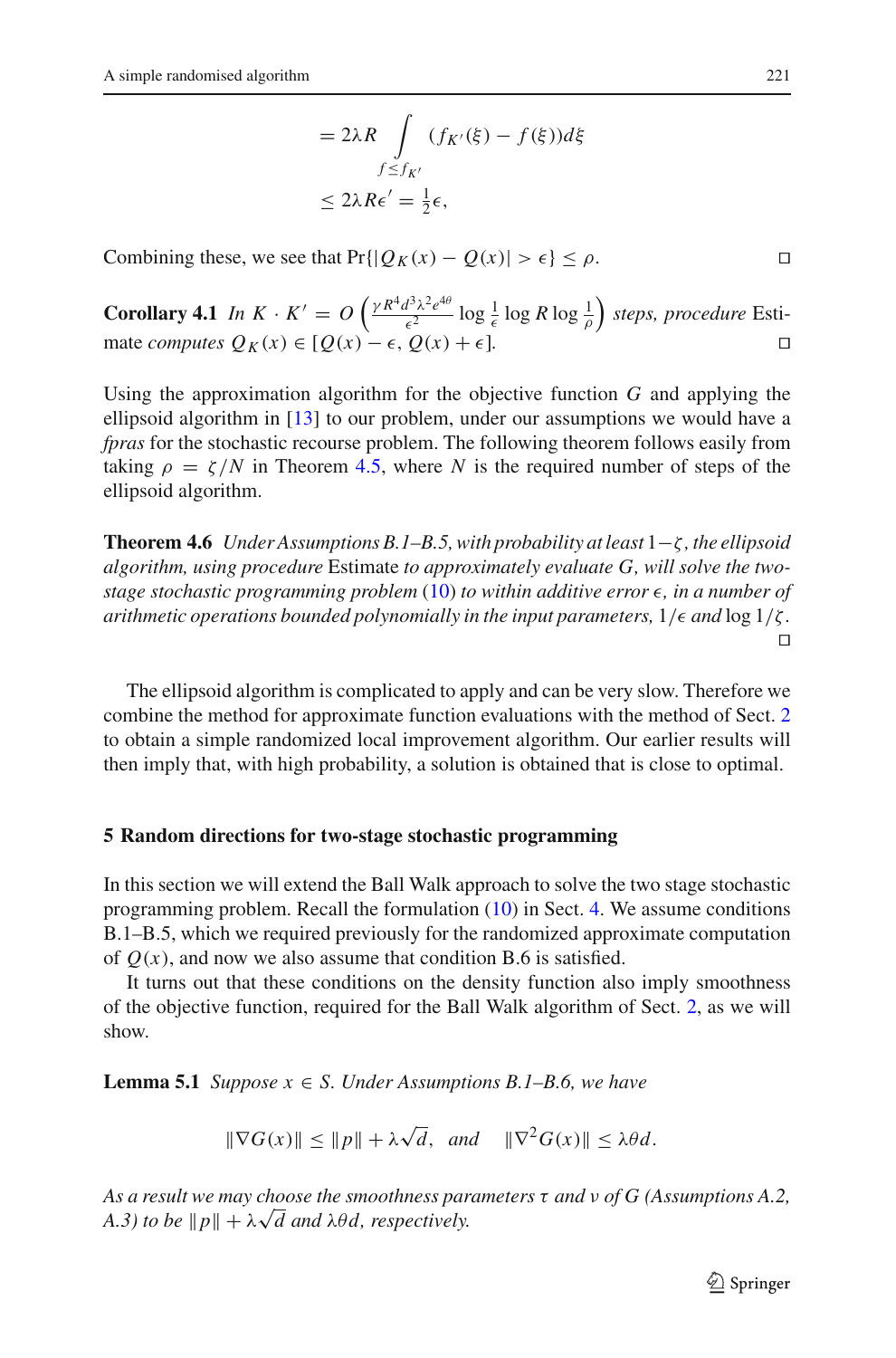j

*Proof* Let w be a unit vector and  $u = Tw / \|Tw\|$ . Then Ī

Ī

$$
|Q'(w;x)| = \left| \lim_{t \to 0} \int \frac{v(Tx + tTw - \xi)f(\xi) - v(Tx - \xi)f(\xi)}{t} d\xi \right|
$$
  
\n
$$
= \left| \int \lim_{t \to 0} \frac{v(Tx + tTw - \xi) - v(Tx - \xi)}{t} f(\xi) d\xi \right|
$$
  
\n
$$
= ||Tw|| \left| \int v'(u; Tx - \xi)f(\xi) d\xi \right|
$$
  
\n
$$
\leq ||Tw|| \int |v'(u; Tx - \xi)| f(\xi) d\xi
$$
  
\n
$$
\leq \lambda ||Tw|| \int f(\xi) d\xi
$$
  
\n
$$
\leq \lambda \sqrt{d},
$$

where we have used B.6 to give  $||Tw|| \le \sqrt{d}$ . Also

$$
|Q''(w;x)| = ||Tw|| \left| \lim_{t \to 0} \int \frac{v'(u; Tx + tTw - \xi) f(\xi) - v'(u; Tx - \xi) f(\xi)}{t} d\xi \right|
$$
  
\n
$$
= ||Tw|| \left| \lim_{t \to 0} \int \frac{v'(u; Tx - \xi) f(\xi + tTw) - v'(u; Tx - \xi) f(\xi)}{t} d\xi \right|
$$
  
\n
$$
= ||Tw||^2 \left| \int v'(u; Tx - \xi) f'(u; \xi) d\xi \right|
$$
  
\n
$$
\leq ||Tw||^2 \int |v'(u; Tx - \xi)| \cdot |f'(u; \xi)| d\xi
$$
  
\n
$$
\leq \theta ||Tw||^2 \int |v'(u; Tx - \xi)| f(\xi) d\xi
$$
  
\n
$$
\leq \lambda \theta ||Tw||^2 \int f(\xi) d\xi
$$
  
\n
$$
\leq \lambda \theta d,
$$

where we have used that Assumption B.3 implies  $|f'| \leq \theta f$ . The lemma follows.  $\Box$ 

Thus, Assumptions A.2 and A.3 in Sect. [2](#page-2-0) are satisfied. We know that *G* is concave, satisfying also Assumption A.1. Therefore, we need to be concerned now with smoothing the underlying feasible set  $S = \{x \in \mathbb{R}^n | Ax \leq b\}$ . Since *S* is a polyhedron, it is not smooth. Therefore we use the "roundedness" Assumption B.7 on *S*. This allows us to consider a slightly larger (non-polyhedral) set, which is indeed smooth, and apply the Ball Walk to this larger set.

Recall  $\kappa = R_{\text{out}}/R_{\text{in}}$ . Note that  $\kappa$  resembles a "condition number": it is small if the polytope is "well-rounded" and large if it is not. Thus we will assume  $\kappa$  is not the polytope is wen-rounded and large if it is not. Thus we will assume k is not<br>too large. In fact any polytope can be "rounded" to have  $\kappa = O(\sqrt{n})$ , but here this may be undesirable since it can adversely affect the parameters of *G*. From now on we assume that *S* satisfies the above assumption.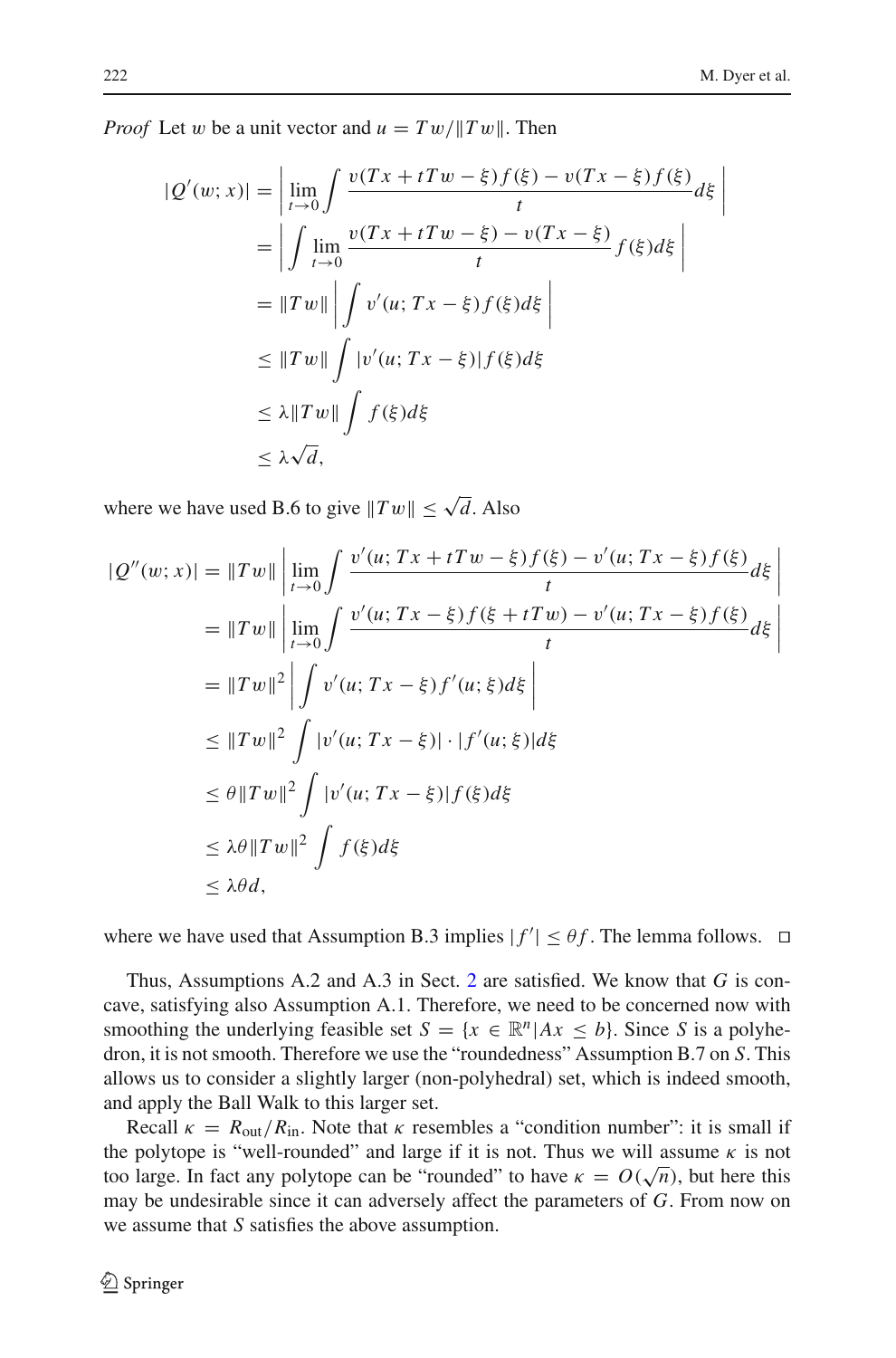To facilitate the exposition, let  $A^{(i)}$  denote the *i*th row of *A*, and suppose *A* is normalised so that  $||A^{(i)}|| = 1$  ( $i = 1, ..., m$ ). Then, for  $x \in \mathbb{R}^n$ , let

$$
(A^{(i)}x - b_i)^+ = \begin{cases} A^{(i)}x - b_i & \text{if } A^{(i)}x > b_i, \\ 0 & \text{otherwise,} \end{cases}
$$

be the distance from *x* to the halfspace  $A^{(i)}y \leq b_i$ . Consider the function  $F(x) = \sum_{i=1}^{m} (A^{(i)}x - b_i)^{+1}$  and for a given  $u > 0$  define the set  $S = \{x \in \mathbb{R}^n | E(x) \leq \theta\}$  $\sum_{i=1}^{m} ((A^{(i)}x - b_i)^+)^2$ , and, for a given  $\mu > 0$ , define the set  $S_{\mu} = \{x \in \mathbb{R}^n | F(x) \leq \mu\}$  $\mu$ . Note that  $S \subseteq S_\mu$  and  $S_\mu$  is convex. The following lemmas establish the required smoothness condition for *S*μ.

<span id="page-16-1"></span>**Lemma 5.2** *For all*  $x, z \in \mathbb{R}^n$ ,  $||z|| = 1$ ,  $0 \le F''(z; x) \le 2m$ .

<span id="page-16-0"></span>*Proof* We have

$$
\zeta \in \mathbb{R}
$$
,  $||\zeta|| = 1$ ,  $0 \leq F(\zeta, x) \leq 2m$ .  

$$
\nabla F(x) = 2 \sum_{i \in I(x)} \left( A^{(i)} x - b_i \right) A^{(i)}, \tag{11}
$$

where  $I(x) = \{i : A^{(i)}x > b_i\}$ . Since  $F'(z; x) = \nabla F(x).z$ ,

*b<sub>i</sub>*}. Since 
$$
F'(z; x) = \nabla F(x) \cdot z
$$
,  
\n
$$
F''(z; x) = 2 \sum_{i \in I(x)} \left( A^{(i)} z \right)^2.
$$
\n(12)

Clearly  $F''(z; x) > 0$ , and the upper bound follows from  $|I(x)| \le m$  and the Cauchy-Schwarz inequality.

<span id="page-16-2"></span>In particular, it follows that *F* is a convex function.

**Lemma 5.3** *Let S have rounding number*  $\kappa$  *and*  $0 < \mu \leq 1$ *. Then, for all*  $x \in S_{\mu}$ *,* 

is a convex function.  
ing number 
$$
\kappa
$$
 and  $0 < \kappa$   
 $\|\nabla F(x)\| \ge \sqrt{F(x)}$ .

*Proof* Assume without loss that  $x_0 = 0$  and  $R_{\text{in}} = 1$ , so  $R_{\text{out}} = \kappa$ . Also  $b_i \ge 1$  (*i* = 1,..., *m*), by considering the points  $A^{(i)} \in \partial B(0, 1)$ . Fix  $x \in S_u$ , let

$$
\psi = \min_{1 \le i \le m} \left\{ \frac{\|x\| b_i}{A^{(i)} x} : A^{(i)} x > 0 \right\},\,
$$

and let  $\ell$  be the minimizing *i*. Let  $\tilde{x} = \psi x / ||x||$ , so  $\psi = ||\tilde{x}||$ . Clearly  $\psi \le \kappa$ , since otherwise  $A^{(i)}\tilde{x} \le b_i$   $(i = 1, ..., m)$ , but  $\tilde{x} \notin B(0, \kappa)$ . Now

$$
\sqrt{\mu} \ge \sqrt{\mu}/b_{\ell} \ge (A^{(\ell)}x - b_{\ell})/b_{\ell} = ||x||/\psi - 1 = ||x||/||\tilde{x}|| - 1.
$$

Thus 
$$
||x|| \le (1 + \sqrt{\mu}) ||\tilde{x}|| \le 2\kappa
$$
. Thus, from (11),  
\n
$$
\nabla F(x).x = 2 \sum_{i \in I(x)} \left( A^{(i)} x - b_i \right) A^{(i)} x \ge 2 \sum_{i \in I(x)} (A^{(i)} x - b_i) \ge 2\sqrt{F(x)},
$$

 $\mathcal{D}$  Springer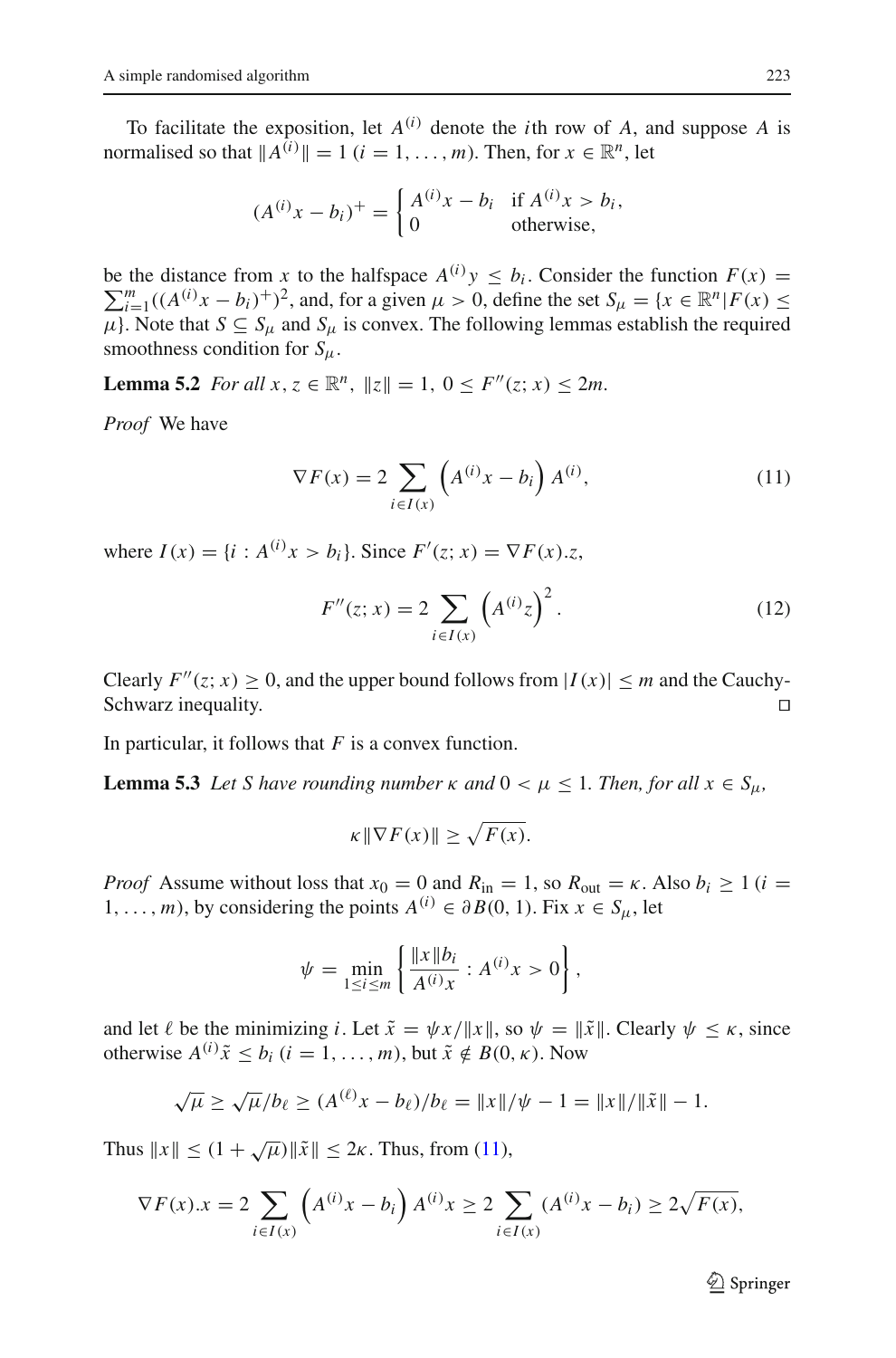224<br>
since *A*<sup>(*i*</sup>) *x* > *b<sub>i</sub>* ≥ 1 for *i* ∈ *I*(*x*) and *F*(*x*) =  $\sum_{i \in I(x)} (A^{(i)}x - b_i)^2$ . Therefore,<br>
using Cauchy–Schwarz,<br>  $||\nabla F(x)|| \ge 2\sqrt{F(x)}/||x||} \ge \sqrt{F(x)}/\kappa$ , using Cauchy–Schwarz,

$$
\|\nabla F(x)\| \ge 2\sqrt{F(x)}/\|x\| \ge \sqrt{F(x)}/\kappa,
$$

and the result follows.

<span id="page-17-0"></span>**Lemma 5.4** *Let*  $0 < \mu \leq 1$ *, and*  $\sigma = (2m\kappa/3)\sqrt{n/\mu}$ *. Then, for all*  $x \in S_{\mu}$ *,* 

$$
vol(B(x, r) \cap S_{\mu})/vol(B(x, r)) \geq \frac{1}{2} - \sigma r.
$$

*Proof* Assume without loss that *x* is on the boundary of  $S_{\mu}$ . Using Taylor's theorem and Lemma [5.2,](#page-16-1) for any displacement *z*,

$$
F(x+z) \le F(x) + \nabla F(x) \cdot z + mz^2 = \mu + \nabla F(x) \cdot z + mz^2,
$$

and the subgradient inequality gives

$$
F(x+z) \ge F(x) + \nabla F(x) \cdot z = \mu + \nabla F(x) \cdot z.
$$

Thus, if  $F(x + z) = \mu$ ,  $-mz^2 \le \nabla F(x) \cdot z \le 0$ . Let *H* denote the half-space  $\nabla F(x) \cdot z \leq 0$ , and  $\partial H$  its boundary. Then, using Lemma [5.3,](#page-16-2)

$$
\operatorname{dist}(z, \partial H) = \frac{-\nabla F(x).z}{\|\nabla F(x)\|} \le \frac{mz^2}{\|\nabla F(x)\|} \le \frac{m\kappa z^2}{\sqrt{F(x)}} = \frac{m\kappa z^2}{\sqrt{\mu}}.
$$

Letting *B* denote  $B(x, r)$ , we see that  $B \cap S_\mu$  contains a cap of *B* at distance at most *m* $\kappa r^2 / \sqrt{\mu}$  from *x*. Thus, by Lemma [2.2,](#page-4-3)

$$
\frac{\text{vol}(B \cap S_{\mu})}{\text{vol}(B)} \ge \frac{1}{2} - \frac{2m\kappa\sqrt{n}}{3\sqrt{\mu}} r.
$$

Using the last two lemmas we can now apply the Ball Walk to optimize  $G$  over  $S_\mu$ . But, we are of course interested in optimizing *G* over the set  $S \subset S_{\mu}$ . Thus, we will use Procedure Near (see Fig. [3\)](#page-18-0), which finds a point arbitrarily close to *S* after we have optimized over the larger set  $S_{\mu}$ . The idea is to go repeatedly along the gradient of *F*, which is easy to compute, until we are exponentially close to *S*. We will show that this procedure yields a point that is not much worse than the point resulting from the Ball Walk Algorithm, for an appropriate choice of  $\mu$ .

<span id="page-17-1"></span>**Theorem 5.1** *Let*  $x \in S_u$ *. Then, for any*  $\beta < \mu$ *, procedure Near finds a*  $y \in S_\beta$  *such theorem 5.1 Let*  $x \in S_\mu$ *. Then, for any*  $p < \mu$ *, procedure ivear jinds a y* that  $||x - y|| \leq 2\sqrt{\mu/\beta} \ln(\mu/\beta)$ . The running time is  $O(\kappa^2 m^2 n \ln(\mu/\beta))$ .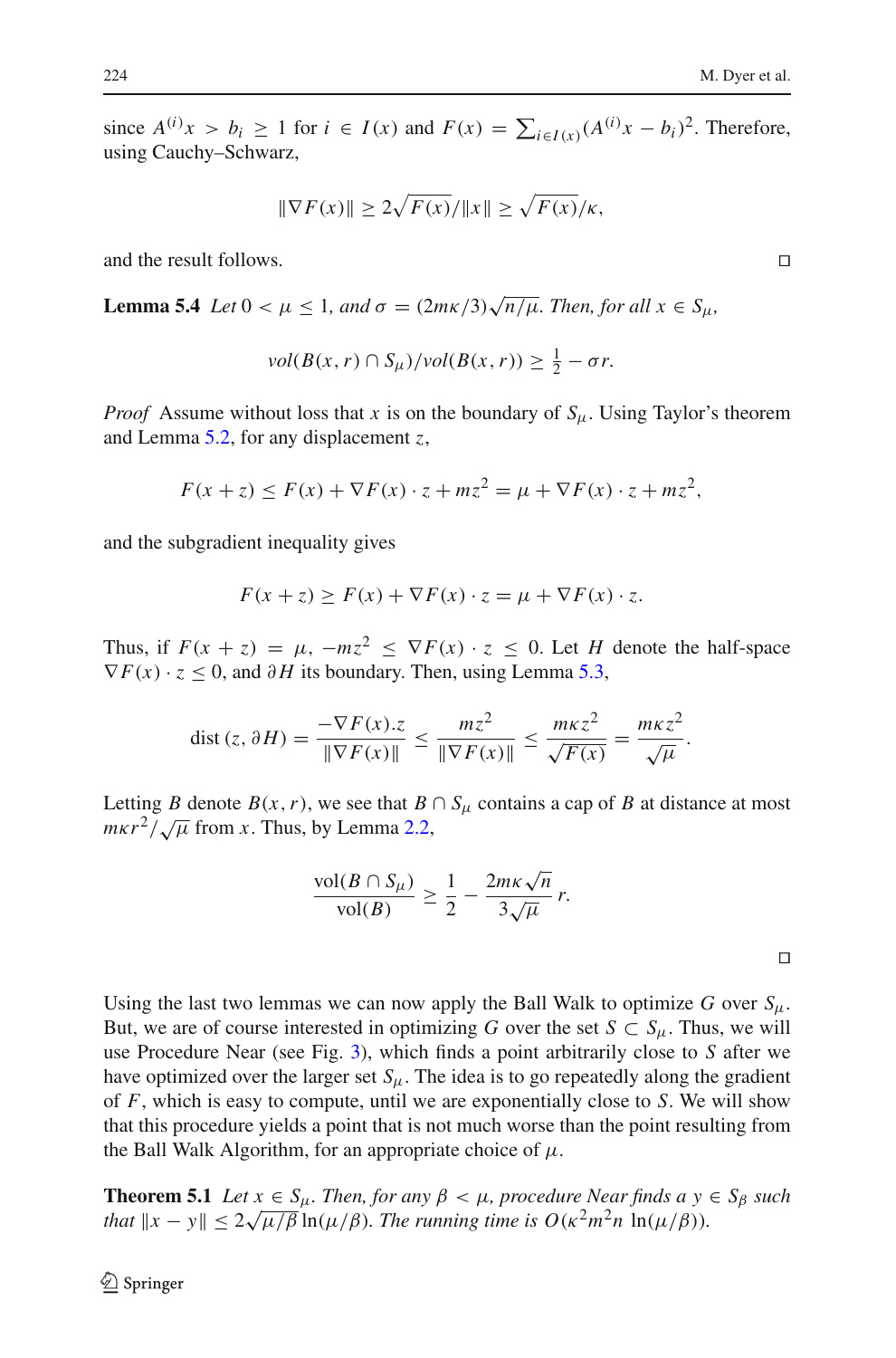Procedure Near $(x, \beta)$ begin For  $i = 1$  to  $[4\kappa^2 m \ln(\mu/\beta)]$  do; Calculate  $F(x), \nabla F(x)$  $\hat{x} = x - \frac{\sqrt{F(x)}}{2\kappa m} \frac{\nabla F(x)}{\|\nabla F(x)\|}$  $x = \hat{x}$ ; endfor; return  $x$ ; end:

<span id="page-18-0"></span>**Fig. 3** The procedure near

*Proof* The claim on the running time is easy to verify. Without loss, we will prove the lemma for a point *x* on the boundary of  $S_{\mu}$ , i.e.  $F(x) = \mu$ . We start the procedure at *x* with  $F(x) = \mu$  and

$$
\hat{x} = x - \frac{\sqrt{F(x)}}{2\kappa m} \frac{\nabla F(x)}{\|\nabla F(x)\|}.
$$

Using Lemma [5.2,](#page-16-1) the Taylor expansion yields

$$
F(\hat{x}) \le F(x) - \frac{\sqrt{F(x)}}{2\kappa m} \|\nabla F(x)\| + m \left(\frac{\sqrt{F(x)}}{2\kappa m}\right)^2.
$$

Now, using Lemma [5.3,](#page-16-2) this implies

$$
F(\hat{x}) \le F(x) - \frac{(\sqrt{F(x)})^2}{2\kappa^2 m} + \frac{F(x)}{4\kappa^2 m} = F(x) \left(1 - \frac{1}{4\kappa^2 m}\right).
$$

We repeat this process  $k = 4\kappa^2 m \log(\mu/\beta)$  times to get a point *y* with 

$$
F(y) \le F(x) \left(1 - \frac{1}{4\kappa^2 m}\right)^k \le \mu \left(1 - \frac{1}{4\kappa^2 m}\right)^k \le \beta.
$$

Furthermore, letting *y* be the final point returned by Near,

$$
\|y - x\| \le k \frac{\sqrt{\mu}}{2\kappa m} \le 2\kappa \sqrt{\mu} \ln(\mu/\beta).
$$

Hence, using the subgradient inequality,

$$
G(y) \ge G(x) - \tau ||y - x|| \ge G(x) - 2\tau\kappa\sqrt{\mu} \ln(\mu/\beta).
$$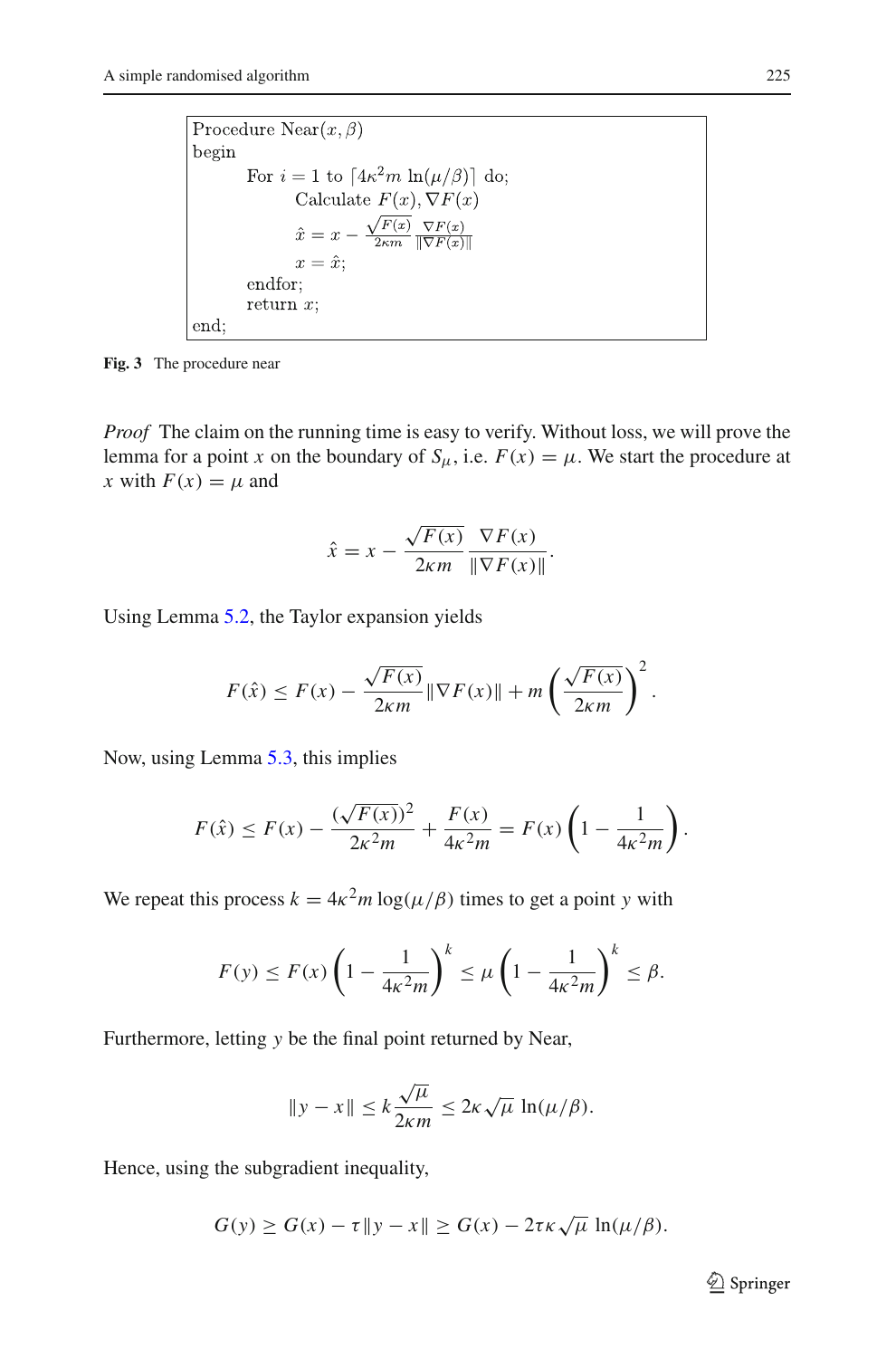Thus, since  $\mu \leq 1$ , we will have  $G(y) \geq G(x) - \epsilon$  provided

Γ

$$
\text{we } G(y) \ge G(x) - \epsilon \text{ provided}
$$
\n
$$
\mu \le \left(\frac{\epsilon}{2\tau \kappa \ln(1/\beta)}\right)^2. \tag{13}
$$

Note that this is polynomial in the relevant parameters, in particular the number of bits of accuracy required.

Collecting the last results and inserting the right parameters in the general time bounds of the Ball Walk we get our final result.

**Theorem 5.2** *Under the Assumptions B.1–B.7, with probability at least*  $(1 - \zeta)$ *, an application of the* Ball Walk *combined with the procedures* Estimate *and* Near *will find y with*

$$
G(y) \ge G(x^*) - \epsilon
$$

*and*

$$
Ay \leq b + \sqrt{\beta},
$$

*in time polynomial in the parameters of the problem,*  $1/\epsilon$ ,  $\log(1/\beta)$  *and*  $\log(1/\zeta)$ *.* 

*Proof* By using a small enough error probability at each step, the probability of making an error can be made at most  $\zeta$  over any polynomial number of steps (cf. the discussion before Theorem [4.6\)](#page-14-1). Choose  $\mu = \begin{pmatrix} \frac{\epsilon}{2\tau\kappa \ln n} \end{pmatrix}$ at each step<br>at each step<br> $\frac{\epsilon}{2\tau\kappa} \frac{\epsilon}{\ln(1/\beta)}$  $^{2}$ . Lemmas [5.1,](#page-14-2) [5.4](#page-17-0) and Theorems [4.5,](#page-13-1) [5.1](#page-17-1) then imply the theorem.

## <span id="page-19-0"></span>**6 Postlude**

We have described a simple randomized approximation scheme for convex optimisation problems, with two-stage stochastic programming problems as the main application.

There have been several proposals to use random walks for convex optimisation since this paper was first written. The algorithm of Bertsimas and Vempala [\[3\]](#page-21-11) uses random walks to generate hyperplanes which "bisect" the solution space. Repeating this sufficiently many times locates the solution to any desired precision. This is a very different approach from the algorithm given here. The computational complexity of Bertsimas and Vempala's algorithm is polynomial in terms of a standard measure of the size of the input, whereas we have worked with a different, less standard, measure of input size.

In [\[23\]](#page-22-17), Lovász and Vempala adapt their "hit-and-run" algorithm for sampling from convex sets to optimise a logconcave function. The algorithm proceeds in phases, by modifying the objective function and sampling from the associated logconcave distribution, until an almost-optimal point is identified. The algorithm is shown to have polynomial time complexity in the standard model.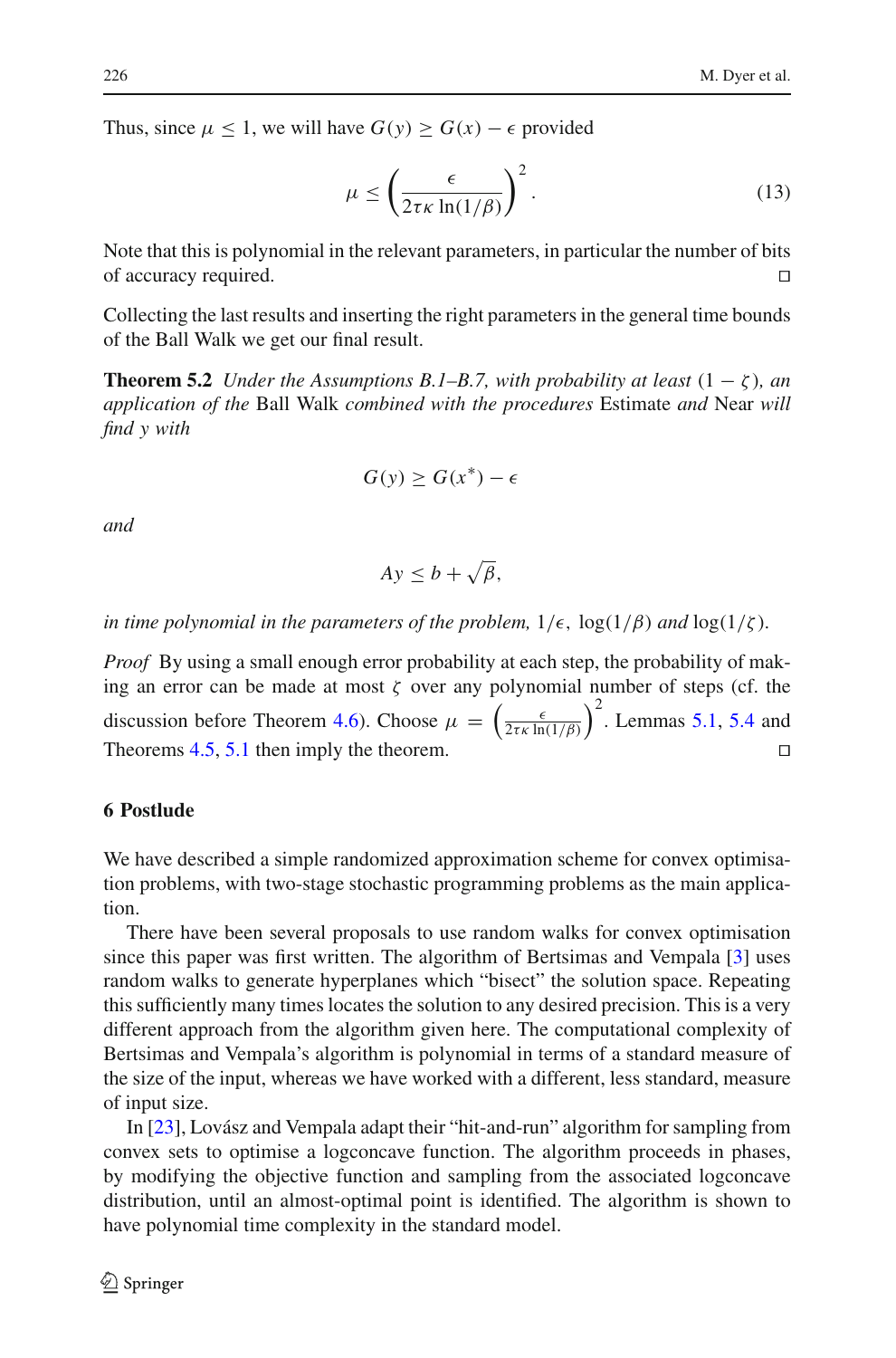The paper of Kannan and Narayanan [\[17\]](#page-22-18) uses random walks, similarly to the way they are used here, to optimize over polytopes. However, their steps are adaptive they depend on the shape of the "Dikin ellipsoid" at the current point. These ellipsoids depend on knowing all the linear constraints and so the method only works for polytopes. It is an open question whether such an adaptive method exists for general convex sets, and hence to improve the algorithm presented here.

With respect to the application, it was as early as 1968 that Ermoliev and Shor proposed a random walk, based on stochastic gradients, to solve the two-stage stochastic programming model and analyzed global convergence [\[11](#page-21-12)]. As for the analysis of randomised algorithms for two-stage stochastic programming problems from a complexity theoretic point of view, some other papers close to our approach have appeared in the literature more recently  $[25, 29, 31]$  $[25, 29, 31]$ . We compare our paper to the ones by Shmoys and Swamy [\[31](#page-22-4)] and by Nesterov and Vial [\[25\]](#page-22-15). We refer to [\[25](#page-22-15)] for a comparison to the results on the sample average method by Shapiro and Nemirovski [\[29\]](#page-22-14).

In fact, the results by Nesterov and Vial were obtained already before, [\[26](#page-22-3)], but as they notice, in the introduction of [\[25\]](#page-22-15), "at that time worst-case complexity analysis in Stochastic Programming was not a common practice." Similarly, the work done on our paper dates back to the turn of the millenium [\[9](#page-21-13)]. "It was the attention received by the work of Shapiro and Nemirovski [\[29\]](#page-22-14) (and Shmoys and Swamy [\[30\]](#page-22-19)) that confirmed that the community became ready to accept these new notions".

Both [\[31](#page-22-4)] and [\[25\]](#page-22-15) use stochastic subgradients. In [\[25\]](#page-22-15) this is employed in a subgradient-descent approach for optimization of the convex objective function, whereas in [\[31](#page-22-4)] it is employed in an ellipsoid method. In this way expensive function evaluations can be avoided to find the near-optimal solution. Indeed in [\[31](#page-22-4)] the optimal solution value does not belong to the output of their method. In [\[25\]](#page-22-15) only in the final solution the function evaluation is made, by sampling from the distribution of the stochastic parameters. Of course, this could be done as well in [\[31](#page-22-4)] but it would reduce the strength of their complexity result (that we discuss below), which in fact it does also in [\[25](#page-22-15)]. We use the simple Ball Walk algorithm, which is more stable than the ellipsoid algorithm, and outputs both solution and its value. At this stage of their development all three algorithms are only of academic interest.

A limitation of [\[31](#page-22-4)] is that their result applies only to problems in which the first and the second stage decisions are of exactly the same quality. The second stage cost coefficients are higher than the first stage ones. The algorithm of [\[25\]](#page-22-15) and our algorithm apply to any setting, including hierarchical planning models, where the first stage concerns a longer term strategic decision and the second stage short term operational decisions.

All three approaches yield an fpras under more or less severe assumptions. The advantage of the limitation in [\[31\]](#page-22-4) is that it allows a very elegant complexity result: it suffices to assume that a bound on the maximum ratio between the second and first stage cost coefficients is given as a fixed parameter; the running time of their algorithm is polynomial in this parameter. They even show that essentially this cannot be improved. In our case the fixed parameter is the uniform bound on directional derivatives of the value function. Similarly, in [\[25](#page-22-15)] a uniform bound on the Euclidean norm of the stochastic subgradients is the fixed parameter if, as in [\[31\]](#page-22-4), only the solution is output. In order to compute also the value of the solution the running time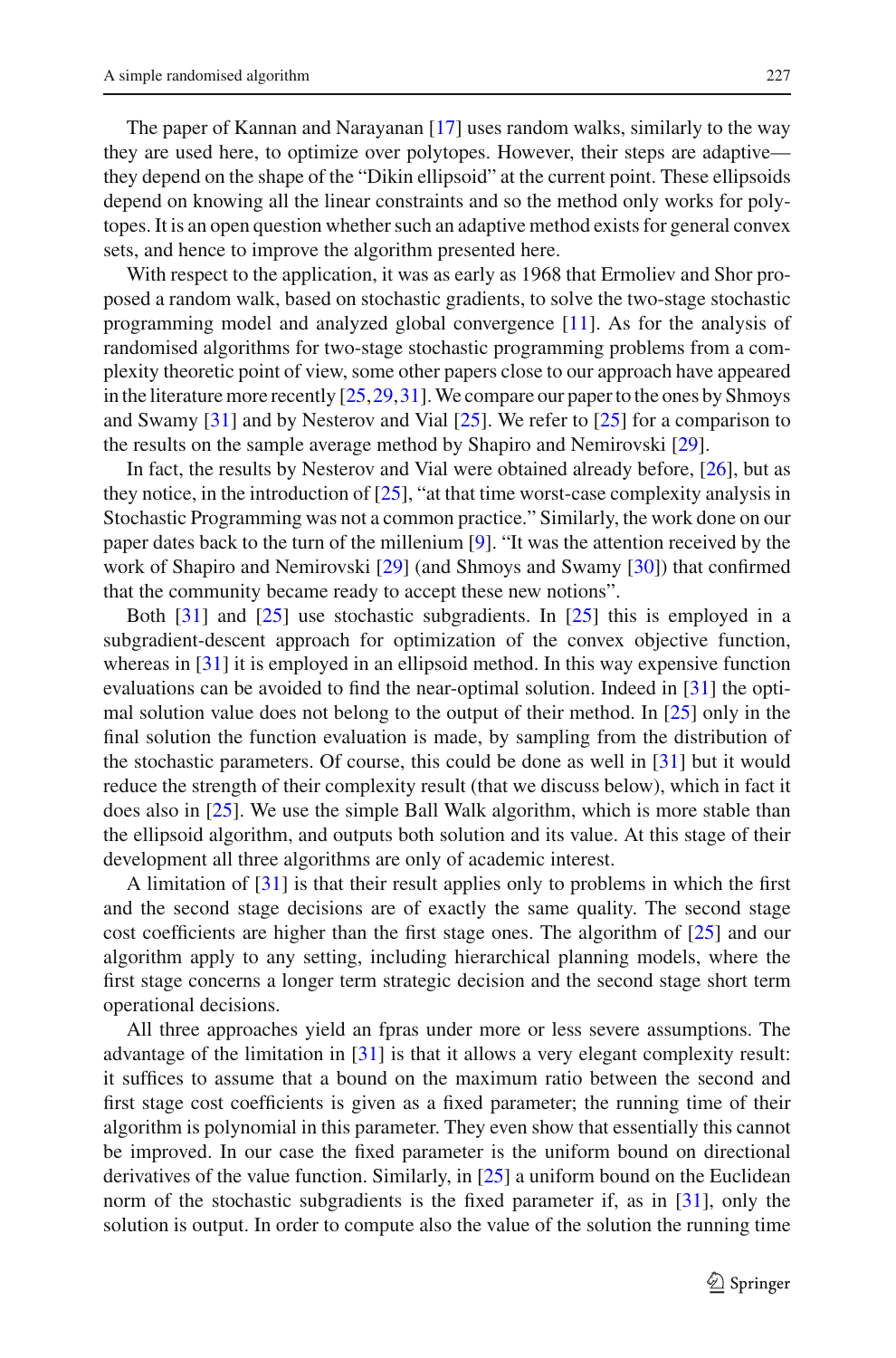of the algorithm becomes also a polynomial function of a bound on the variation of the objective value over its feasible domain and over the probability space of the stochastic parameters.

All three approaches give an fpras (under the various above restrictions) under the "black box model" as it was called in [\[31](#page-22-4)]. Under this model the size of the input needed to describe the probability distributions of the random problem parameters is not taken into account in the running time. In [\[31](#page-22-4)] and in [\[25\]](#page-22-15) an oracle is assumed to give realisations of the random parameters. We specify how to sample form the distributions. To avoid computational problems we restrict to specific classes of probability distributions.

As it holds for the other methods, it remains to be seen whether the method that we propose here is a practically efficient method for solving two-stage stochastic programming problems. In any case it may provide a starting point for a more practical method. For example, it is likely that function evaluations do not have to be so precise if we are still far away from the optimum. Indeed, stochastic programmers have proposed methods that work with more and more accurate function evaluations as their methods proceed. It remains a challenge to incorporate these and other ideas that have been developed in stochastic programming research into our algorithmic framework.

**Acknowledgments** We thank David Shmoys for stimulation to update and resubmit our technical report [\[9](#page-21-13)] to a journal (the first submission in 2002 was apparently too early). We also thank anonymous reviewers for valuable comments.

### <span id="page-21-8"></span>**References**

- 1. Applegate, D., Kannan, R.: Sampling and integration of near log-concave functions. In: Proceedings of the 23th ACM Symposium on the Theory of Computing, pp. 156–163 (1990)
- <span id="page-21-1"></span>2. Beale, E.M.: On minimizing a convex function subject to linear inequalities. J. R. Stat. Soc. **17**, 173–184 (1955)
- <span id="page-21-11"></span><span id="page-21-4"></span>3. Bertsimas, D., Vempala, S.: Solving convex programs by random walks. JACM **51**, 540–556 (2004)
- 4. Birge, J., Louveaux, F.: Introduction to Stochastic Programming. Springer, New York (1997)
- 5. Dantzig, G.: Linear programming under uncertainty. Manag. Sci. **1**, 197–206 (1955)
- <span id="page-21-6"></span><span id="page-21-2"></span>6. Dupaˇcovà, J., Wets, R.J.-B.: Asymptotic behavior of statistical estimators and of optimal solutions of stochastic optimization problems. Ann. Stat. **16**, 1517–1549 (1988)
- <span id="page-21-10"></span>7. Dyer, M., Frieze, A.: Computing the volume of convex bodies: a case where randomness provably helps. In: Probabilistic Combinatorics and its Applications. Proceedings of AMS Symposia in Applied Mathematics, vol. **44**, pp. 123–169 (1991)
- <span id="page-21-9"></span>8. Dyer, M., Frieze, A., Kannan, R.: A random polynomial time algorithm for approximating the volume of convex bodies. JACM **38**, 1–17 (1991)
- <span id="page-21-13"></span>9. Dyer, M., Kannan, R., Stougie, L.A.: Simple algorithm randomised algorithm for convex optimis; Application to two-stage stochastic programming. Technical Report SPOR-Report 2002–2005, Department of Mathematics and Computer Science, Eindhoven Tecnical Universtiy, Eindhoven (2002)
- <span id="page-21-3"></span>10. Dyer, M., Stougie, L.: A note on the complexity of some stochastic optimization problems. Math. Program. **106**, 423–432 (2006)
- <span id="page-21-12"></span>11. Ermoliev, Y., Shor, N.Z.: Method of random walk for the two-stage problem of stochastic programming and its generalization. Kibernetica **4**, 59–60 (1968)
- <span id="page-21-5"></span>12. Ermoliev, Y., Wets, R.J.-B. (eds.): Numerical Techniques for Stochastic Optimization. Springer, Berlin (1988)
- <span id="page-21-0"></span>13. Grötschel, M., Lovasz, L., Schrijver, A.: Geometric Algorithms and Combinatorial Optimization. Springer, New York (1988)
- <span id="page-21-7"></span>14. Higle, J.L., Sen, S.: Stochastic decomposition: an algorithm for two stage linear programs with recourse. Math. Oper. Res. **16**, 650–699 (1991)